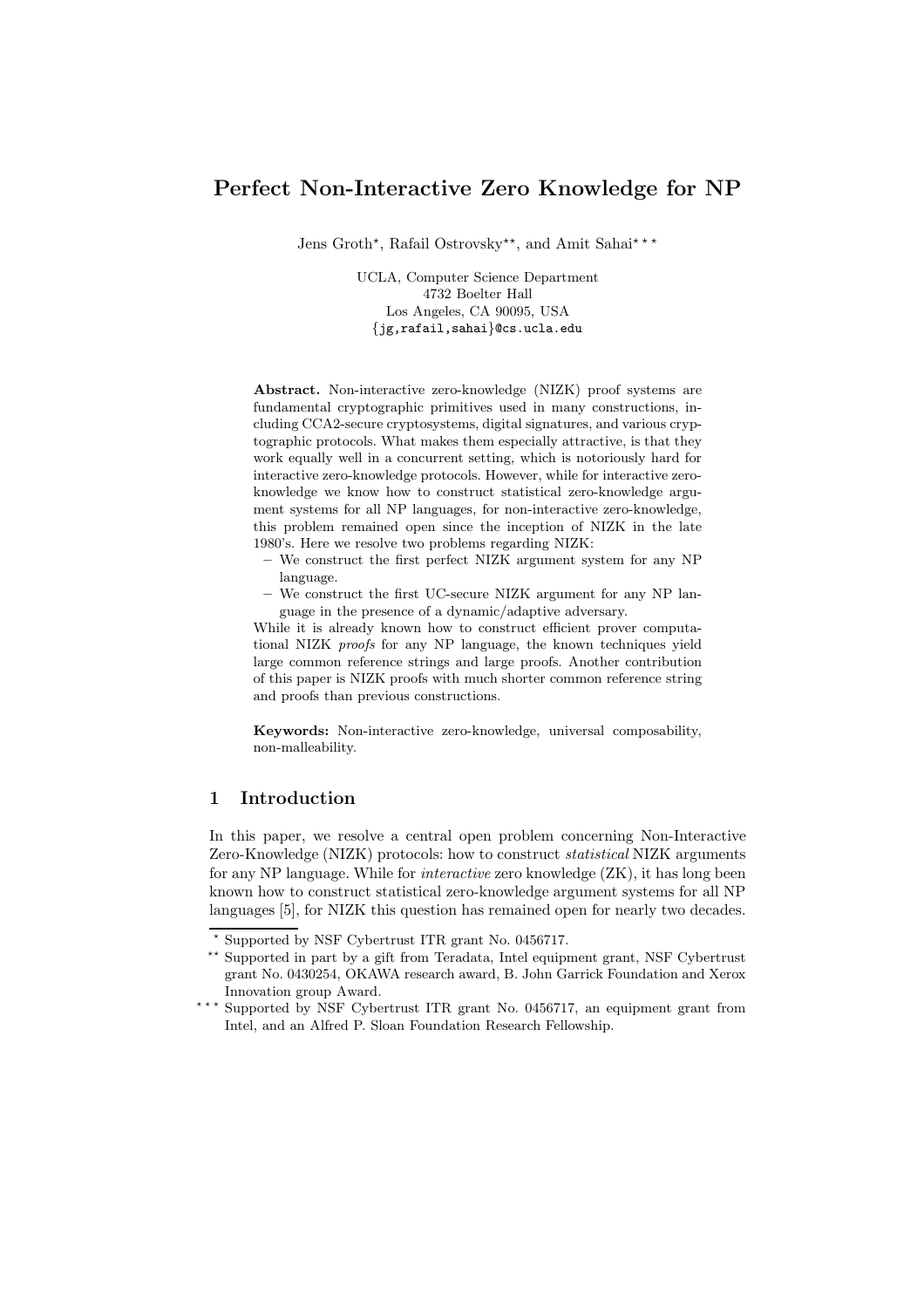In context with previous work – statistical zero knowledge: Blum, Feldman, and Micali [3] introduced the notion of NIZK in the common random string model and showed how to construct computational NIZK proof systems for proving a single statement about any NP language. The first computational NIZK proof system for multiple theorems was constructed by Blum, De Santis, Micali, and Persiano [2]. Both [3] and [2] based their NIZK systems on certain number-theoretic assumptions (specifically, the hardness of deciding quadratic residues modulo a composite number). Feige, Lapidot, and Shamir [18] showed how to construct computational NIZK proofs based on any trapdoor permutation.

The above work, and the plethora of research on NIZK that followed, mainly considered NIZK where the zero-knowledge property was only true computationally; that is, a computationally bounded party cannot extract any information beyond the correctness of the theorem being proven. In the case of interactive zero knowledge, it has long been known that all NP statements can in fact be proven using statistical (in fact, perfect) zero knowledge arguments [6, 5]; that is, even a computationally unbounded party would not learn anything beyond the correctness of the theorem being proven, though we must assume that the prover, only during the execution of the protocol, is computationally bounded to  $ensure$  soundness<sup>1</sup>.

Achieving statistical NIZK has been an elusive goal. The original work of [3] showed how a computationally unbounded prover can prove to a polynomially bounded verifier that a number is a quadratic-residue, where the zero-knowledge property is perfect. Statistical ZK (including statistical NIZK<sup>2</sup>) for any nontrivial language for both proofs and arguments were shown to imply the existence of a one-way function by Ostrovsky [29]. Statistical NIZK proof systems were further explored by De Santis, Di Crescenzo, Persiano, and Yung [14] and Goldreich, Sahai, and Vadhan [23], who gave complete problems for the complexity class associated with statistical NIZK proofs. However, these works came far short of working for all NP languages, and in fact NP-complete languages cannot have (even interactive) statistical zero-knowledge proof systems unless the polynomial hierarchy collapses  $[19, 1]^3$ . Unless our computational complexity beliefs are wrong, this leaves open only the possibility of argument systems.

Do there exist statistical NIZK arguments for all NP languages? Despite nearly two decades of research on NIZK, the answer to this question was not known. In this paper, we answer this question in the affirmative, based on a number-theoretic complexity assumption introduced in [4].

 $\frac{1}{1}$  Such systems where the soundness holds computationally have come to be known as argument systems, as opposed to proof systems where the soundness condition must hold unconditionally.

 $2$  We note that the result of [29] is for *honest-verifier* SZK, and does not require the simulator to produce Verifier's random tape, and therefore it includes NIZK, even for the common reference string which is not uniform. See also [31] for an alternative proof.

<sup>&</sup>lt;sup>3</sup> See also [22] appendix regarding subtleties of this proof, and [33] for an alternative proof.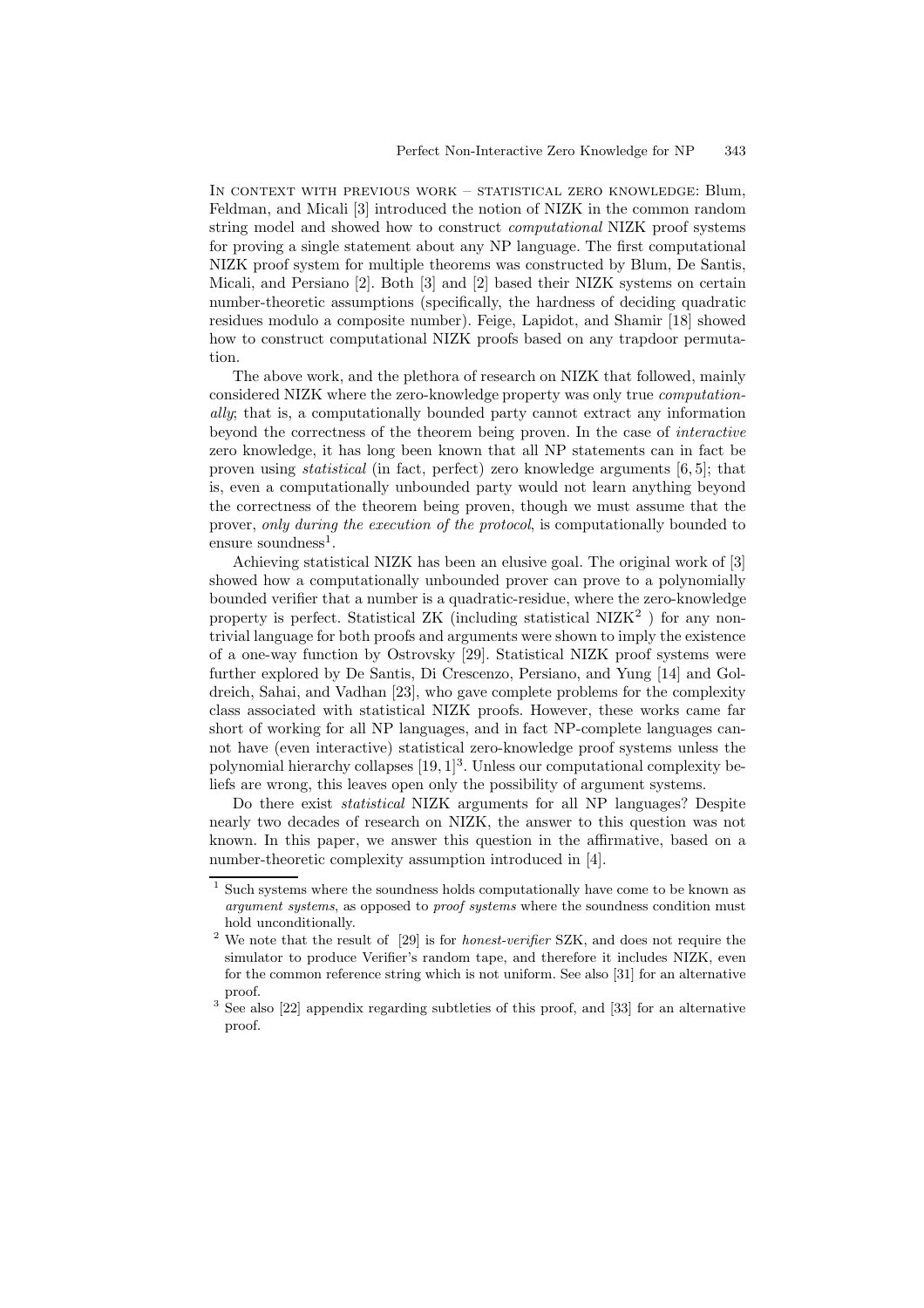OUR RESULTS. Our main results, which we describe in more detail below, are:

- Significantly more efficient NIZK proofs for circuit satisfiability.
- Perfect NIZK arguments for any NP language.
- UC-secure perfect NIZK arguments for any NP language, secure against adaptive/dynamic adversaries.

In our second result, we prove that our perfect NIZK argument has non-adaptive soundness, i.e., it is infeasible to forge a proof for a false statement that is chosen independently of the common reference string. In our third result, however, we construct a UC-secure perfect NIZK argument (i.e., in which the adversary sees the common reference string first, and can adaptively choose theorems and try to forge arguments afterwards $)^4$ .

NIZK PROOFS. As a building block we start by constructing a simple and efficient computational NIZK proof of knowledge for circuit satisfiability, based on the subgroup decision problem introduced in [4]. To the best of our knowledge, our techniques are completely different from all previous constructions of NIZK proofs, which use the hidden bits model. In this NIZK proof system, the size of the common reference string is  $\mathcal{O}(k)$ , where k is the security parameter; thus it is independent of the size of the NP statements. The NIZK proofs have size  $\mathcal{O}(k|C|)$ , where  $|C|$  is the size of the circuit. This is a significant result in its own right; the most efficient NIZK proof systems for an NP-complete problem with efficient provers previously known [27] required a reference string of size at least  $\mathcal{O}(k^3)$  and the NIZK proofs of size at least  $\mathcal{O}(|C|k^2)$ . For comparison with the most efficient previous work, please see Table 1.

| Reference                   | CRS size                       | Proof Size          | Assumption               |
|-----------------------------|--------------------------------|---------------------|--------------------------|
| Damgård [9]                 | $ O( C k^2+k^3) O( C k^2+k^3)$ |                     | Quadratic Residuosity    |
| Kilian-Petrank [27]         | $O( C k^2)$                    | $O( C k^2)$         | Trapdoor Permutations    |
| Kilian-Petrank [27]         | $O(k^3)$                       | $O( C k^3)$         | Trapdoor Permutations    |
| De Santis et al. $[12, 13]$ | $O(k+ C ^{\varepsilon})$       | $\text{poly}( C k)$ | NIZK & One-Way Functions |
| This paper                  | O(k)                           | O( C k)             | Subgroup Decision [4]    |

Table 1. Comparison of CRS size and NIZK proof size for efficient-prover NIZK proof systems for circuit satisfiability.

PERFECT NIZK ARGUMENTS. The NIZK proofs we construct are built using encryptions of the bits in the circuit. However, by a slight modification to only

<sup>&</sup>lt;sup>4</sup> In general, there is an interesting and subtle technical point regarding the UC framework that should be pointed out here: while the UC framework does rule out proofs of false theorems in the ideal model, it does not explicitly rule out the possibility of proofs of false theorems in the real world. Instead, since the ideal and real world executions are indistinguishable, the UC framework rules out the possibility that the adversary (or the environement) can gain any advantage from proofs of false theorems that it manages to generate in the real world.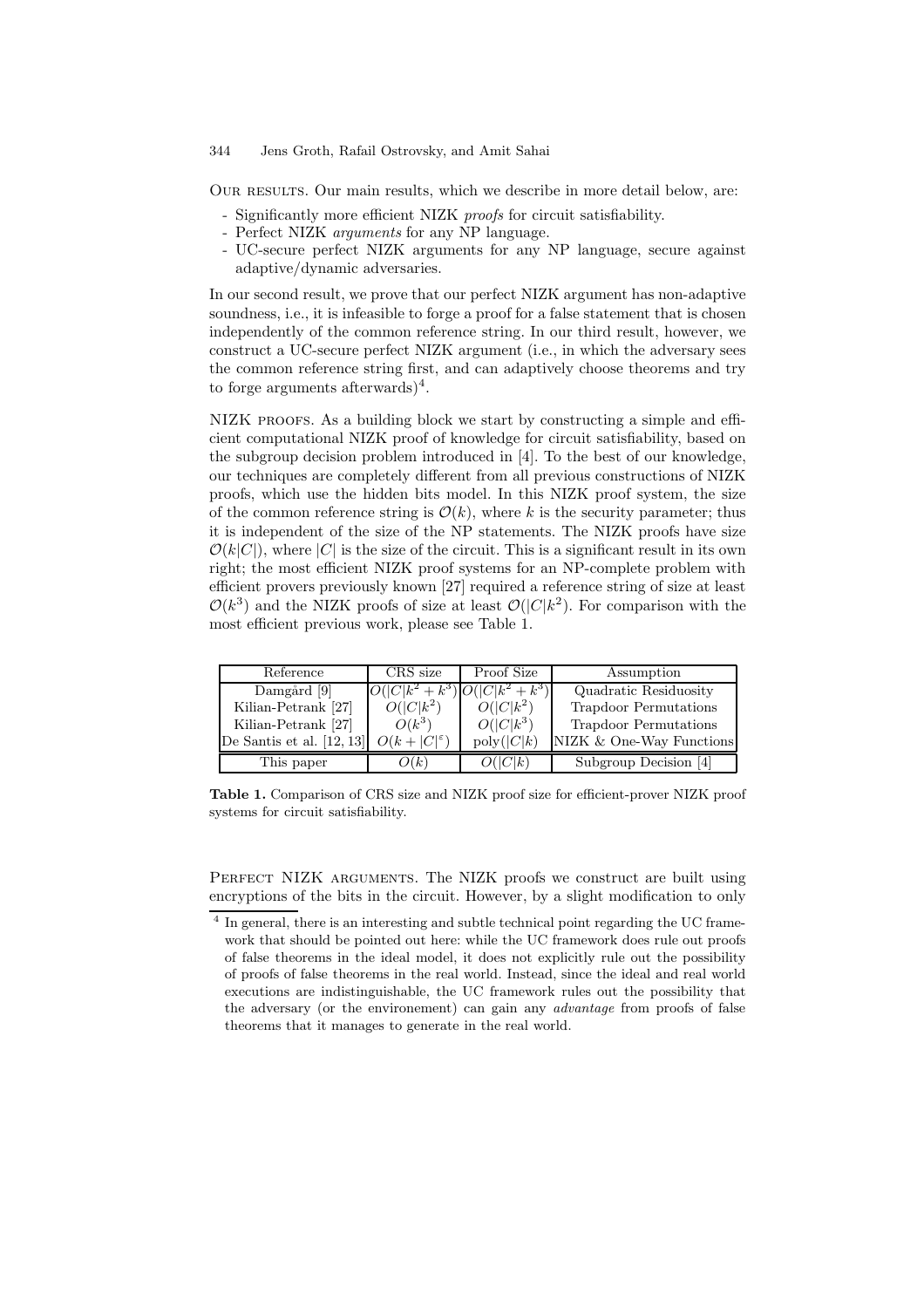the reference string, we effectively transform the cryptosystem into a perfectly hiding commitment scheme. With this transformation, we obtain a perfect NIZK argument for circuit satisfiability.

UC-SECURE PERFECT NIZK ARGUMENT. We generalize our techniques to construct perfect NIZK arguments that satisfy Canetti's UC definition of security. Canetti introduced the universal composability (UC) framework [7] as a general method to argue security of protocols in an arbitrary environment. It is a strong security definition; in particular it implies non-malleability [17], and security when arbitrary protocols are executed concurrently.

We define NIZK arguments in the UC framework and construct a NIZK argument that satisfies the UC security definition. From the theory behind the UC framework, this means that we can plug in our NIZK argument in arbitrary settings and maintain soundness and privacy. At the same time, we can prove that our UC NIZK argument enjoys a perfect zero-knowledge property.

We stress that our result of prefect NIZK in the UC framework holds even in the setting of dynamic/adaptive adversaries without erasures: where the adversary can corrupt parties adaptively, and upon corruption of a party, it learns the entire history of the internal state of this party. Prior to our result, no NIZK protocol was known to be UC-secure against dynamic/adaptive adversaries. In [8], it was observed that De Santis et al. [11] achieve UC-security, but only for the setting with *static* adversaries (in the non-erasure model).

## 2 Non-interactive Zero-Knowledge

Let R be an efficiently computable binary relation. For pairs  $(x, w) \in R$  we call x the statement and w the witness. Let  $L$  be the language consisting of statements in R.

An argument system for a relation  $R$  consists of a key generation algorithm K, a prover P and a verifier V. The key generation algorithm produces a common reference string  $\sigma$ . The prover takes as input  $(\sigma, x, w)$  and checks whether  $(x, w) \in R$ . In that case, it produces a proof or argument  $\pi$ , otherwise it outputs failure. The verifier takes as input  $(\sigma, x, \pi)$  and outputs 1 if the proof is acceptable and 0 if rejecting the proof. We call  $(K, P, V)$  an argument system for R if it has the completeness and soundness properties described below.

(PERFECT) COMPLETENESS. For all  $(x, w) \in R$ , we have

$$
\Pr\left[\sigma \leftarrow K(1^k); \pi \leftarrow P(\sigma, x, w) : V(\sigma, x, \pi) = 1 \text{ if } (x, w) \in R\right] = 1.
$$

(Non-adaptive Computational) Soundness. For all non-uniform polynomial time adversaries A and  $x \notin L$ , we have

$$
\Pr\left[\sigma \leftarrow K(1^k); \pi \leftarrow \mathcal{A}(x, \sigma) : V(\sigma, x, \pi) = 0\right] \approx 1.
$$

We call  $(K, P, V)$  a proof system for R if soundness also holds for computationally unbounded adversaries.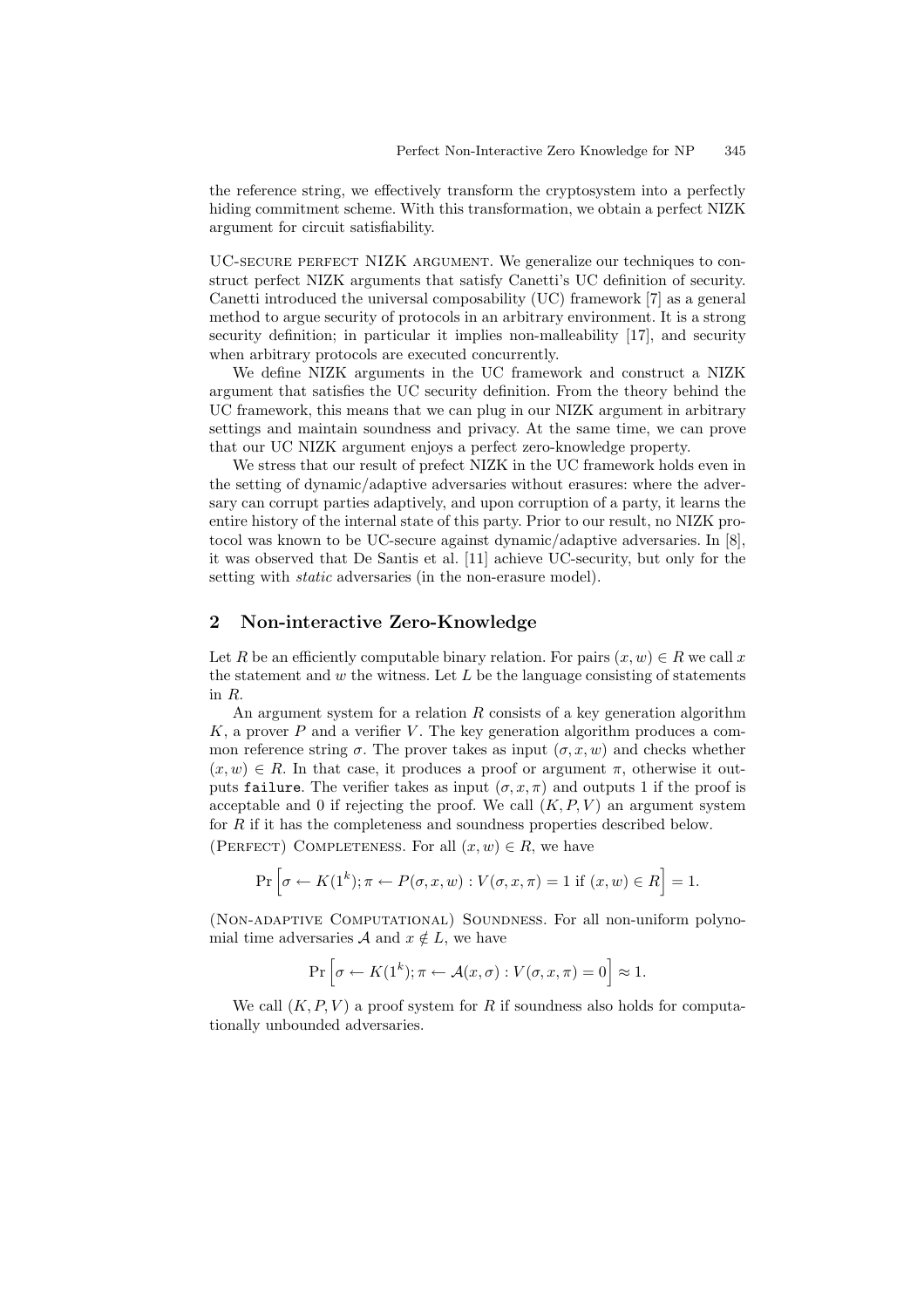(PERFECT) KNOWLEDGE EXTRACTION. We call  $(K, P, V)$  a proof of knowledge for R if there exists a knowledge extractor  $E = (E_1, E_2)$  with the properties described below.

For all non-uniform polynomial time adversaries  $A$  we have

$$
\Pr\left[\sigma \leftarrow K(1^k) : \mathcal{A}(\sigma) = 1\right] = \Pr\left[(\sigma, \tau) \leftarrow E_1(1^k) : \mathcal{A}(\sigma) = 1\right]
$$

For all non-uniform polynomial time adversaries  $A$  we have

$$
\Pr\left[(\sigma,\tau) \leftarrow E_1(1^k); (x,\pi) \leftarrow \mathcal{A}(\sigma); w \leftarrow E_2(\sigma,\tau,x,\pi):
$$

$$
V(\sigma,x,\pi) = 0 \text{ or } (x,w) \in R\right] = 1.
$$

Since perfect knowledge extraction implies the existence of a witness for the statement being proven, it implies perfect adaptive soundness.

(ADAPTIVE MULTI-THEOREM) ZERO-KNOWLEDGE. We call  $(K, P, V)$  a NIZK argument or NIZK proof for R if there exists a simulator  $S = (S_1, S_2)$  with the following zero-knowledge property. For all non-uniform polynomial time adversaries  $A$  we have

$$
\Pr\left[\sigma \leftarrow K(1^k) : \mathcal{A}^{P(\sigma,\cdot,\cdot)}(\sigma) = 1\right] \approx \Pr\left[(\sigma,\tau) \leftarrow S_1(1^k) : \mathcal{A}^{S'(\sigma,\tau,\cdot,\cdot)}(\sigma) = 1\right],
$$

where  $S'(\sigma, \tau, x, w) = S_2(\sigma, \tau, x)$  for  $(x, w) \in R$  and outputs failure if  $(x, w) \notin R_2$ R.

HONEST PROVER STATE RECONSTRUCTION. In modeling adaptive UC security without erasures, an honest prover may be corrupted at some time. To handle such cases, we want to extend the zero-knowledge property such that not only can we simulate an honest party making a proof, we also want to be able to simulate how it constructed the proof. In other words, once the party is corrupted, the adversary will learn the witness and the randomness used; we want to create convincing randomness so that it looks like the simulated proof was constructed by an honest prover using this randomness.

We say a NIZK argument or proof for  $R$  has honest prover state reconstruction if there exists a simulator  $S = (S_1, S_2, S_3)$  so for all A we have

$$
\Pr\left[\sigma \leftarrow K(1^k) : \mathcal{A}^{PR(\sigma,\cdot,\cdot)}(\sigma) = 1\right] \approx \Pr\left[(\sigma,\tau) \leftarrow S_1(1^k) : \mathcal{A}^{SR(\sigma,\tau,\cdot,\cdot)}(\sigma) = 1\right],
$$

where  $PR(\sigma, x, w)$  runs  $r \leftarrow \{0, 1\}^{\ell_P(k)}; \pi \leftarrow P(\sigma, x, w; r)$  and returns  $\pi, r$ , and where  $SR$  runs  $\rho \leftarrow \{0,1\}^{\ell_S(k)}; \pi \leftarrow S_2(\sigma, \tau, x; \rho); r \leftarrow S_3(\sigma, \tau, x, w, \rho)$  and returns  $\pi, r$ , both of the oracles outputting failure if  $(x, w) \notin R$ .

Perfect completeness, soundness, knowledge extraction and zeroknowledge. We speak of perfect completeness, perfect soundness, perfect knowledge extraction, perfect zero-knowledge and perfect honest prover state reconstruction if for sufficiently large security parameters we have equalities in the respective definitions.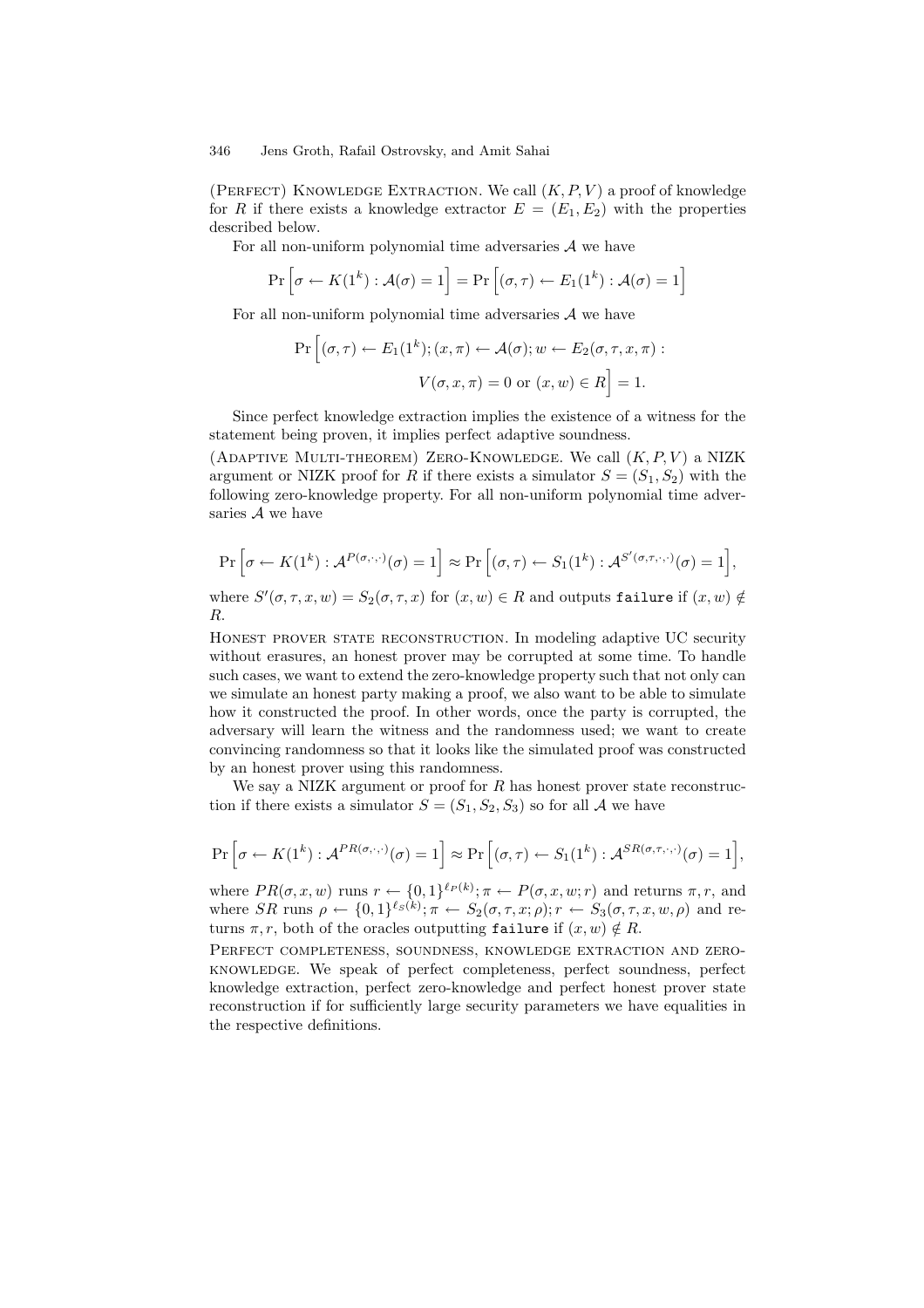## 3 The Boneh-Goh-Nissim Cryptosystem

Boneh, Goh and Nissim [4] suggest a cryptosystem with interesting homomorphic properties. The BGN-cryptosystem is the main building block in the paper.

BILINEAR GROUPS. We use two cyclic groups  $\mathbb{G}, \mathbb{G}_1$  of order n, where  $n = pq$ and p, q are primes. We make use of a bilinear map  $e : \mathbb{G} \times \mathbb{G} \to \mathbb{G}_1$ . I.e., for all  $u, v \in \mathbb{G}$  and  $a, b \in \mathbb{Z}$  we have  $e(u^a, v^b) = e(u, v)^{a\overline{b}}$ . We require that  $e(g, g)$  is a generator of  $\mathbb{G}_1$  if g is a generator of  $\mathbb{G}$ . We also require that group operations, group membership, sampling of a random generator for G and the bilinear map be efficiently computable.

[4] suggest the following example. Pick large primes  $p, q$  and let  $n = pq$ . Find the smallest  $\ell$  so  $P = \ell n - 1$  is prime and equal to 2 modulo 3. Consider the points on the elliptic curve  $y^2 = x^3 + 1$  over  $\mathbb{F}_P$ . This curve has  $P + 1 = \ell n$ points, so it has a subgroup  $\mathbb G$  of order n. We let  $\mathbb G_1$  be the order n subgroup of  $\mathbb{F}_{P^2}^*$  and  $e: \mathbb{G} \times \mathbb{G} \to \mathbb{G}_1$  be the modified Weil-pairing.

THE SUBGROUP DECISION PROBLEM. Let  $\mathcal G$  be an algorithm that takes a security parameter as input and outputs  $(p, q, \mathbb{G}, \mathbb{G}_1, e)$  such that p, q are primes,  $n = pq$ and  $\mathbb{G}, \mathbb{G}_1$  are descriptions of groups of order n and  $e : \mathbb{G} \times \mathbb{G} \to \mathbb{G}_1$  is a bilinear map.

Let  $\mathbb{G}_q$  be the subgroup of  $\mathbb{G}$  of order q. The subgroup decision problem is to distinguish elements of  $\mathbb{G}$  from elements of  $\mathbb{G}_q$ . Let  $\mathbb{G}_{gen}$  be the generators of  $\mathbb{G}$ .

**Definition 1.** The subgroup decision assumption holds for generator  $\mathcal{G}$  if there exists a negligible function  $\nu_{SD} : \mathbb{N} \to [0, 1]$  so for any non-uniform polynomial time adversary A we have

$$
\Pr\left[(p, q, \mathbb{G}, \mathbb{G}_1, e) \leftarrow \mathcal{G}(1^k); n = pq; g, h \leftarrow \mathbb{G}_{gen} : \mathcal{A}(n, \mathbb{G}, \mathbb{G}_1, e, g, h) = 1\right] \\
-\Pr\left[(p, q, \mathbb{G}, \mathbb{G}_1, e) \leftarrow \mathcal{G}(1^k); n = pq; g \leftarrow \mathbb{G}_{gen}, h \leftarrow \mathbb{G}_q \setminus \{1\} : \\
\mathcal{A}(n, \mathbb{G}, \mathbb{G}_1, e, g, h) = 1\right] < \nu_{SD}(k).
$$

We remark that we have changed the wording of the subgroup decision problem slightly in comparison with [4], but the definitions are equivalent.

The BGN-cryptosystem. We generate a public key by running  $(p, q, \mathbb{G}, \mathbb{G}_1, e) \leftarrow \mathcal{G}(1^k)$ , setting  $n = pq$ , selecting g as a random generator of  $\mathbb{G}$  and h as a random generator of  $\mathbb{G}_q$ . The public key is  $(n, \mathbb{G}, \mathbb{G}_1, e, g, h)$  while the decryption key is  $p, q$ .

To encrypt a message m of length  $\mathcal{O}(\log k)$  using randomness  $r \leftarrow \mathbb{Z}_n^*$  we compute the ciphertext  $c = g^m h^r$ . To decrypt we compute  $c^q = g^{mq}h^{mq} = (g^q)^m$ and exhaustively search for m.

By the subgroup decision assumption, we could indistinguishably select  $h$  to be a random generator of  $\mathbb{G}$  as well. In this case, we do not have a cryptosystem but rather a perfectly hiding trapdoor commitment scheme.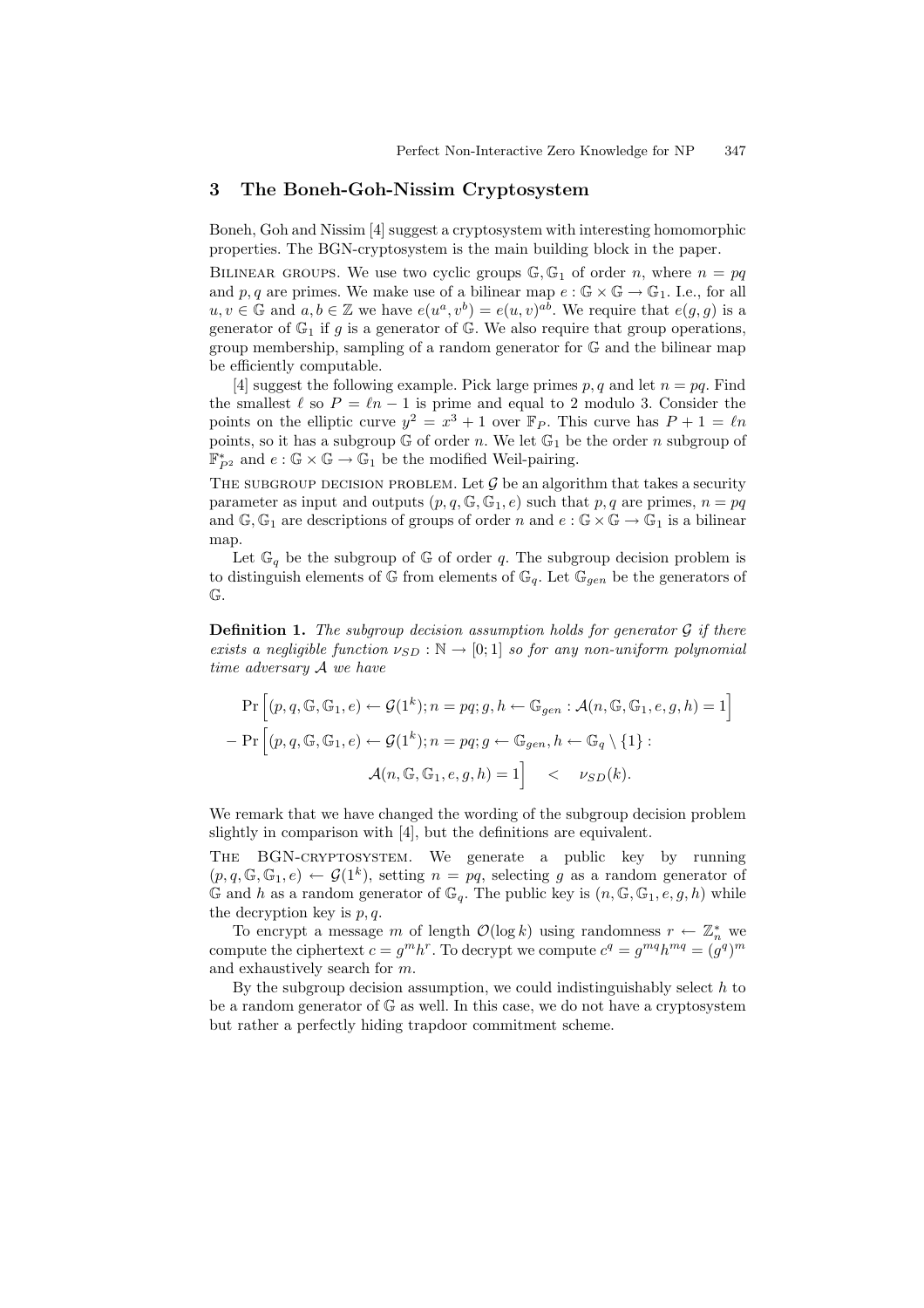## 4 Non-interactive Zero-Knowledge Proof

### 4.1 NIZK Proof that c Encrypts 0 or 1

We will construct a NIZK proof of knowledge for circuit satisfiability in Section 4.2. As a building block in this NIZK proof, we will encrypt the truth-values of the wires in the circuit. We need to convince the verifier that these ciphertexts have been correctly formed. We therefore start by constructing a NIZK proof that a BGN-ciphertext has either 0 or 1 as plaintext.

We observe that a ciphertext c contains 0 or 1, if and only if  $c \in \mathbb{G}_q$  or  $cg^{-1} \in \mathbb{G}_q$ . Our strategy is therefore to show that  $e(c, cg^{-1})$  has order q. If we know m, w so  $c = g^m h^w$  then  $m = 0$  implies  $e(c, cg^{-1}) = e(h^w, g^{-1}h^w)$  $e(h,(g^{-1}h^w)^w)$  and  $m=1$  means  $e(c,cg^{-1})=e(gh^w,h^w)=e(h,(gh^w)^w)$ . In both cases we get  $e(c, cg^{-1}) = e(h, (g^{2m-1}h^w)^w)$ . Since h has order q, revealing the two components will immediately convince the verifier that  $e(c, cg^{-1})$  has order q, however may not be zero-knowledge.

Instead, we make a NIZK proof for  $e(c, cg^{-1})$  having order q as follows. We choose a random exponent r and compute  $e(c, cg^{-1}) = e(h^r, (g^{2m-1}h^w)^{wr^{-1}})$ . We reveal these two components, and must convince the verifier that the first element  $\pi_1 = h^r$  has order q. For this purpose, we show him the element  $g^r$ . Since  $e(\pi_1, g) = e(h^r, g) = e(h, g^r)$  the verifier can now tell that  $\pi_1$  has order q.

To argue zero-knowledge we change the public key. Instead of having  $h$  of order  $q$ , we use  $h$  of order  $n$  and select  $g$  so we know the discrete logarithm. Now all ciphertexts are perfectly hiding commitments so we can create all of them as encryptions of 0. We can simulate the revelation of  $g<sup>r</sup>$  because we know the discrete logarithm.

Common reference string: 1.  $(p, q, \mathbb{G}, \mathbb{G}_1, e) \leftarrow \mathcal{G}(1^k)$ 2.  $n = pq$ 3. g random generator of G 4. *h* random generator of  $\mathbb{G}_q$ 5. Return  $\sigma = (n, \mathbb{G}, \mathbb{G}_1, e, g, h)$ . **Statement:** The statement is an element  $c \in \mathbb{G}$ . The claim is that there exists a pair  $(m, w) \in \mathbb{Z}^2$  so  $m \in \{0, 1\}$  and  $c = g^m h^w$ . **Proof:** Input  $(\sigma, c, (m, w))$ . 1. Check  $m \in \{0,1\}$  and  $c = g^m h^w$ . Return failure if check fails. 2.  $r \leftarrow \mathbb{Z}_n^*$ 3.  $\pi_1 = h^r, \pi_2 = (g^{2m-1}h^w)^{wr^{-1}}, \pi_3 = g^r$ 4. Return  $\pi = (\pi_1, \pi_2, \pi_3)$ **Verification:** Input  $(\sigma, c, \pi = (\pi_1, \pi_2, \pi_3)).$ 1. Check  $c \in \mathbb{G}$  and  $\pi \in \mathbb{G}^3$ 2. Check  $e(c, cg^{-1}) = e(\pi_1, \pi_2)$  and  $e(\pi_1, g) = e(h, \pi_3)$ 3. Return 1 if both checks pass, else return 0

Fig. 1. NIZK proof of plaintext being zero or one.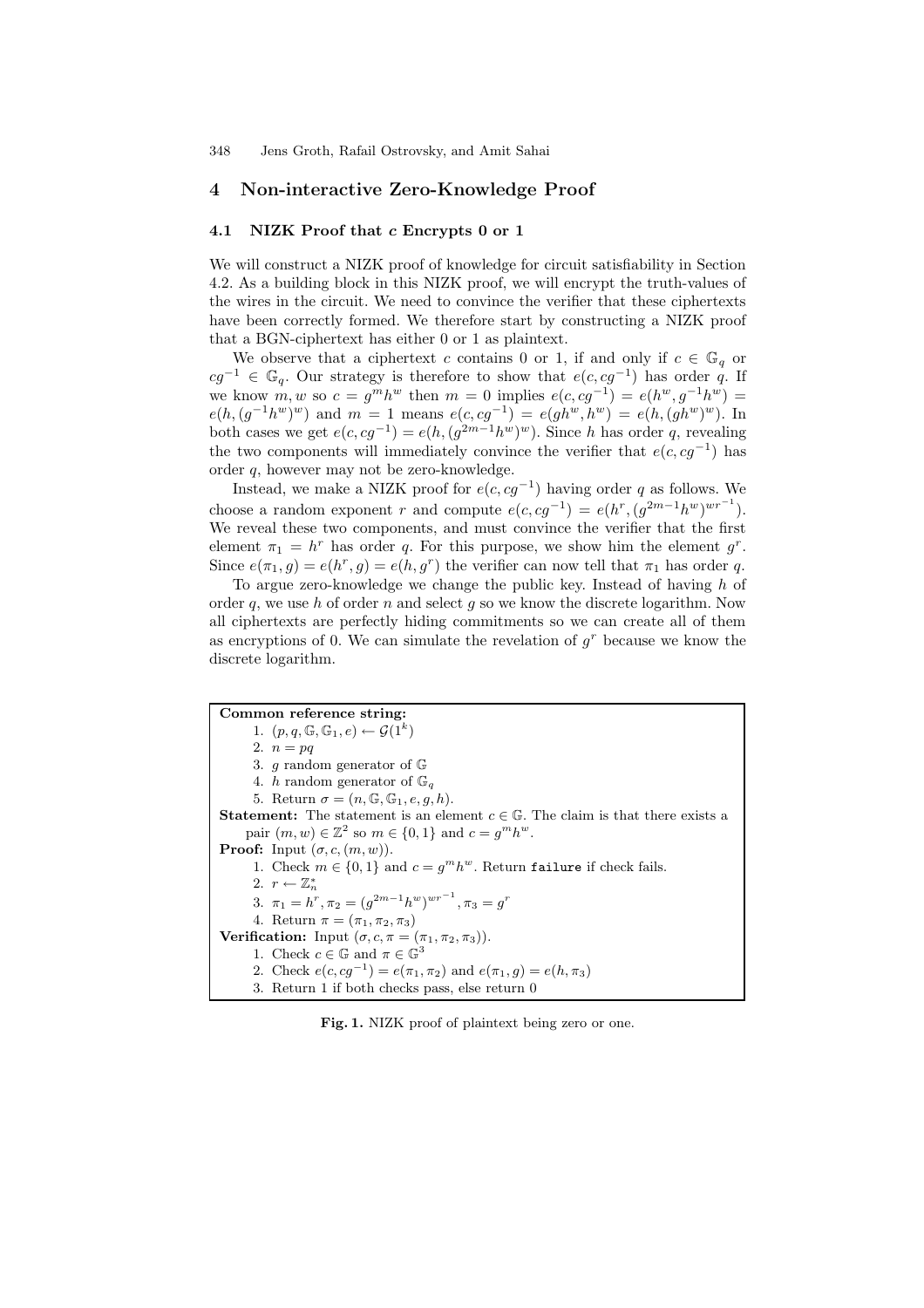**Theorem 1.** The protocol in Figure 1 is a NIZK proof that  $c \in \mathbb{G}$  has plaintext  $m \in \{0, 1\}$ . The NIZK proof has perfect completeness, perfect soundness and computational zero-knowledge and honest prover state reconstruction.

*Proof.* PERFECT COMPLETENESS. We know that  $c = g^m h^w$ , where  $m \in$  $\{0,1\}$ . This gives us  $e(c, cg^{-1}) = e(h, (g^{2m-1}h^w)^w) = e(h^r, (g^{2m-1}h^w)^{wr^{-1}}) =$  $e(\pi_1, \pi_2)$ . Furthermore,  $e(\pi_1, g) = e(h^r, g) = e(h, g^r) = e(h, \pi_3)$ .

PERFECT SOUNDNESS. We have  $e(\pi_1^q, g) = e(\pi_1, g)^q = e(h, \pi_3)^q = e(h^q, \pi_3) =$  $e(1, \pi_3) = 1$ . Therefore,  $\pi_1$  must have order 1 or q. This means  $e(c, cg^{-1})^q =$  $e(\pi_1, \pi_2)^q = e(\pi_1^q, \pi_2) = 1$ , implying that c or  $cg^{-1}$  has order 1 or q.

Computational zero-knowledge and honest prover state recon-STRUCTION. First, we describe the simulator  $S = (S_1, S_2, S_3)$ .  $S_1$  runs the algorithm for generating the common reference string with the following modification. It selects h to be a random generator for  $\mathbb G$  and sets  $g = h^{\gamma}$ , where  $\gamma \leftarrow \mathbb{Z}_n^*$ . During the generation of the common reference string the simulator also learns p, q. S<sub>1</sub> outputs  $(\sigma, \tau) = ((n, \mathbb{G}, \mathbb{G}_1, e, g, h), (p, q, \gamma)).$ 

S<sub>2</sub> on input  $(\sigma, \tau, c)$  simulates a proof as follows. Either c, cg<sup>-1</sup>, or both are generators for G. The simulator picks  $r \leftarrow \mathbb{Z}_n^*$ . If c is a generator it sets  $\pi_1 = c^r, \pi_2 = (cg^{-1})^{r^{-1}}$  and  $\pi_3 = \pi_1^{\gamma}$ . If c is not a generator for the group, then the simulator sets  $\pi_1 = (cg^{-1})^r, \pi_2 = c^{r^{-1}}, \pi_3 = \pi_1^{\gamma}$ .

S<sub>3</sub> is given the witness  $(m, w)$  so  $c = g^m h^w$  and  $m \in \{0, 1\}$  and wishes to reconstruct how the prover could have come up with the proof  $\pi$ . Since it knows  $\gamma$ it can write  $c = h^{\gamma m + w}$ . Consider first the case where c is a generator for G, then we have  $gcd(n, \gamma m + w) = 1$ . So we can write the proof as  $\pi_1 = h^{r(\gamma m + w)}, \pi_2 =$  $(g^{2m-1}h^{w})^{w(r(\gamma m+w))^{-1}}, \pi_{3} = g^{r(\gamma m+w)}$ . We return  $r(\gamma m+w)$  mod n as the prover's simulated randomness that would cause it to produce  $\pi$ . In case c is not a generator, we know that  $cg^{-1}$  is a generator and we write the proof as  $\pi_1 = h^{r(\gamma(m-1)+w)}, \pi_2 = (g^{2m-1}h^w)^{w(r(\gamma(m-1)+w))^{-1}}, \pi_3 = g^{r(\gamma(m-1)+w)}$  and return  $r(\gamma(m-1)+w)$  mod *n* as the prover's simulated randomness.

To argue computational zero-knowledge we consider a hybrid experiment, where we use  $S_1$  to generate the common reference string  $\sigma$ , but implement the simulation oracle using the real prover  $P$ . We first show that for all non-uniform polynomial time adversaries A we have

$$
\left| \Pr \left[ \sigma \leftarrow K(1^k) : \mathcal{A}^{PR(\sigma, \cdot, \cdot)}(\sigma) = 1 \right] - \Pr \left[ (\sigma, \tau) \leftarrow S_1(1^k) : \mathcal{A}^{PR(\sigma, \cdot, \cdot)}(\sigma) = 1 \right] \right| < \nu_{SD}(k),
$$

where  $PR(\sigma, (\sigma, c), (m, w))$  runs  $r \leftarrow \mathbb{Z}_n^*$ ;  $\pi \leftarrow P(\sigma, (\sigma, c), (m, w); r)$  and returns  $\pi, r$ , and outputs failure if  $m \notin \{0, 1\}$  or  $c \neq g^m h^w$ .

The only difference between the two experiments is the choice of  $h$ . In one case, h is a random generator of  $\mathbb G$  in the other case it is a generator of  $\mathbb G_q$ . We do not use the knowledge of  $p, q$  or the discrete logarithm of  $q$  with respect to h in either experiment. Consider now a subgroup decision problem challenge  $(n, \mathbb{G}, \mathbb{G}_1, e, q, h)$ . The challenges correspond exactly to common reference strings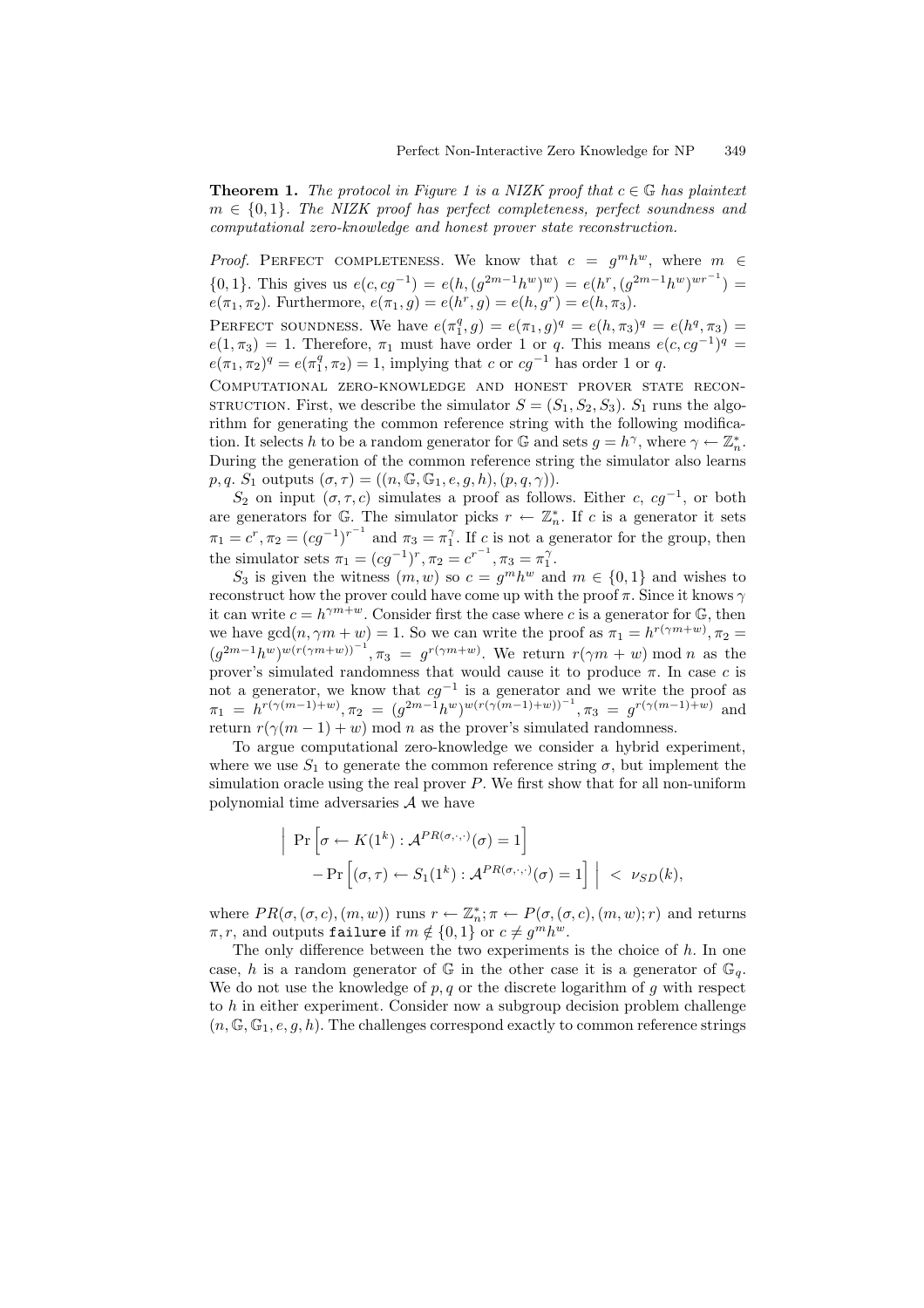produced by respectively K and  $S_1$ . The advantage of A is therefore bounded by  $\nu_{SD}(k)$ .

Next, we go from the hybrid experiment to the simulation. For all  $A$  we have

$$
\Pr\left[(\sigma,\tau) \leftarrow S_1(1^k) : \mathcal{A}^{PR(\sigma,\cdot,\cdot)}(\sigma) = 1\right]
$$

$$
= \Pr\left[(\sigma,\tau) \leftarrow S_1(1^k) : \mathcal{A}^{SR(\sigma,\tau,\cdot,\cdot)}(\sigma) = 1\right],
$$

where  $SR$  runs  $\rho \leftarrow \mathbb{Z}_n^*$ ;  $\pi \leftarrow S_2(\sigma, \tau, (\sigma, c); \rho); r \leftarrow S_3(\sigma, \tau, (\sigma, c), (m, w), \rho)$  and returns  $\pi, r$ , or failure if  $m \notin \{0, 1\}$  or  $c \neq g^m h^w$ .

A simulated proof  $\pi = (\pi_1, \pi_2, \pi_3)$  uniquely defines the randomness  $r \in \mathbb{Z}_n^*$ so  $\pi_1 = h^r$ , and it is indeed this randomness  $S_3$  outputs. We therefore just need to argue that simulated proofs have the same distribution as real proofs in the hybrid experiment. In case c is a generator for  $\mathbb{G}, S_2$  selects  $r \leftarrow \mathbb{Z}_n^*$  at random and set  $\pi_1 = c^r$ , which gives us a random generator of G. In a real prover's proof  $\pi_1$  is also a random generator of G when h has order n. Since  $\pi_1$  uniquely defines  $\pi_2$  and  $\pi_3$ , we see that the two distributions are identical. If c is not a generator for  $\mathbb{G}$ , then  $cg^{-1}$  and since a simulated  $\pi_1 = (cg^{-1})^r$  for  $r \leftarrow \mathbb{Z}_n^*$  is a random generator of G, we can use a similar argument to show that also in this case we get a perfect simulation.

## 4.2 NIZK Proof of Knowledge for Circuit Satisfiability

Suppose we have a circuit C and want to prove that there exists w so  $C(w) = 1$ . Since any circuit can be linearly reduced to a circuit built only from NANDgates, we will without loss of generality focus on this simpler case.

To prove satisfiability of  $C$  we encrypt the bit value of each wire, when the circuit is evaluated on the input bits in  $w$ . Using the NIZK proof in Figure 1 it is straightforward to prove that all ciphertexts contain a plaintext in  $\{0, 1\}$ . We form the output ciphertext with randomness 0 so it is straightforward for the verifier to check that the output of the circuit is 1.

The only thing left is to prove that all the encrypted output wires do indeed evaluate the NAND-gates correctly. We make the following observation, leaving the proof to the reader.

Lemma 1. Let  $b_0, b_1, b_2 \in \{0, 1\}$ .

 $b_0 + b_1 + 2b_2 - 2 \in \{0, 1\}$  if and only if  $b_2 = \neg(b_0 \wedge b_1)$ .

Given ciphertexts  $c_0, c_1, c_2$  containing plaintexts  $b_0, b_1, b_2$  we can use the homomorphic property to form the ciphertext  $c_0c_1c_2^2g^{-2}$ . A NIZK proof that  $c_0c_1c_2^2g^{-2}$ contains a plaintext in  $\{0,1\}$  implies  $b_2 = \neg(b_0 \wedge b_1)$ , as required. We make such a NIZK proof for each NAND-gate in the circuit.

Theorem 2. The protocol in Figure 2 is a NIZK proof of knowledge of circuit satisfiability. It has perfect completeness, perfect soundness, perfect knowledge extraction and computational zero-knowledge and honest prover state reconstruction.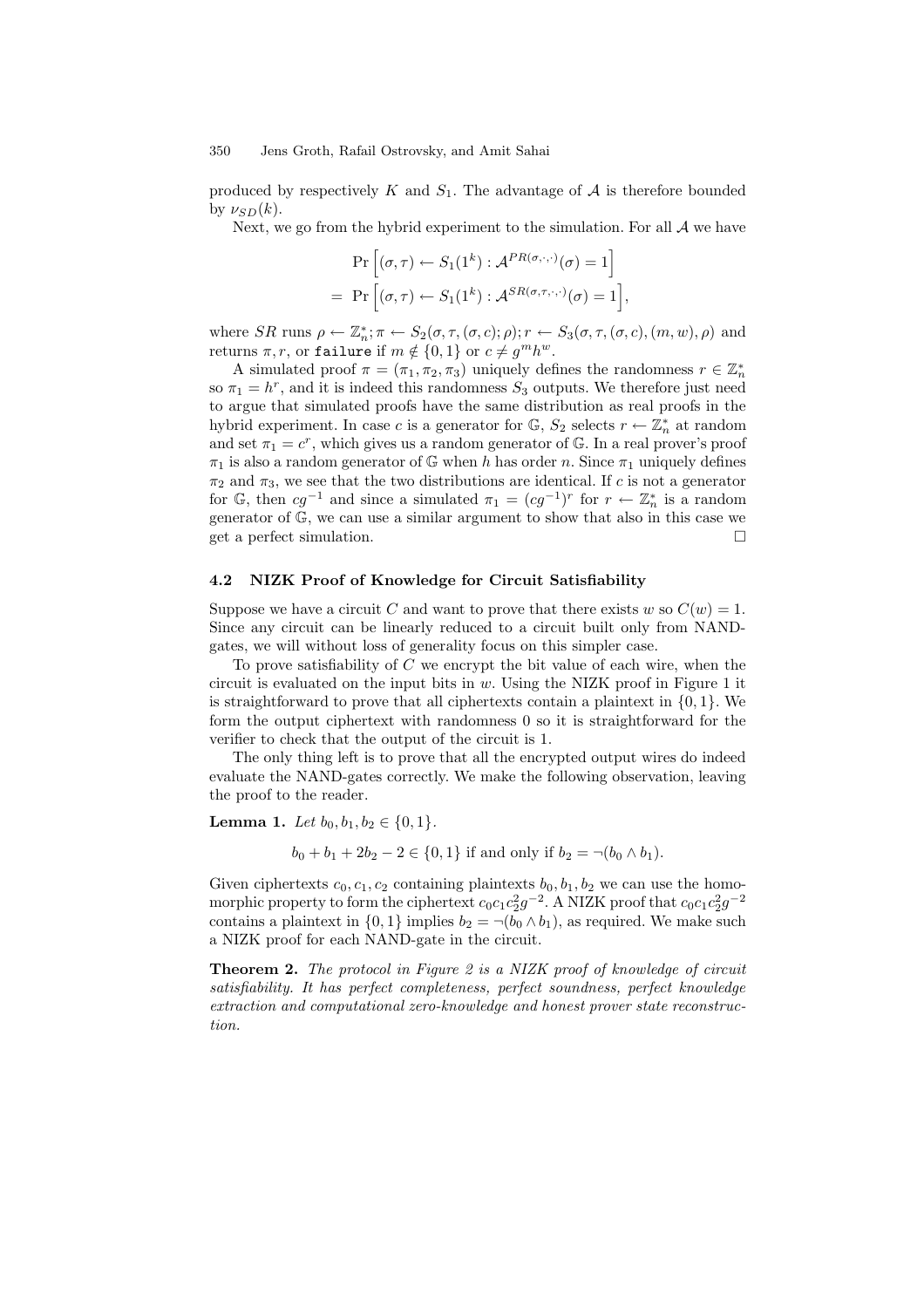Common reference string: 1.  $(p, q, \mathbb{G}, \mathbb{G}_1, e) \leftarrow \mathcal{G}(1^k)$ 2.  $n = pq$ 3. g random generator of  $\mathbb G$ 4. h random generator of  $\mathbb{G}_q$ 5. Return  $\sigma = (n, \mathbb{G}, \mathbb{G}_1, e, g, h)$ . Statement: The statement is a circuit C built from NAND-gates. The claim is that there exist input bits w so  $C(w) = 1$ . **Proof:** The prover has a witness w consisting of input bits so  $C(w) = 1$ . 1. Extend w to contain the bits of all wires in the circuit. 2. Encrypt each bit  $w_i$  as  $c_i = g^{w_i} h^{r_i}$ , with  $r_i \leftarrow \mathbb{Z}_n^*$ . 3. For all  $c_i$  make a NIZK proof of existence of  $w_i, r_i$  so  $w_i = \{0, 1\}$  and  $c_i = g^{w_i} h^{r_i}.$ 4. For the output of the circuit we let the ciphertext be  $c_{\text{output}} = g$ , i.e., an easily verifiable encryption of 1. 5. For all NAND-gates, we do the following. We have input ciphertexts  $c_{i_0}, c_{i_1}$  and output ciphertexts  $c_{i_2}$ . We wish to prove the existence of  $w_{i_0}, w_{i_1}, w_{i_2} \in \{0, 1\}$  and  $r_{i_0}, r_{i_1}, r_{i_2}$  so  $w_2 = \neg(w_0 \wedge w_1)$  and  $c_{i_j} = g^{\omega_{i_j}} h^{r_{i_j}}$ . To do so we make a NIZK proof that there exist  $m, r$  with  $m \in \{0, 1\}$  so  $c_{i_0} c_{i_1} c_{i_2}^2 g^{-2} = g^m h^r$ . 6. Return  $\pi$  consisting of all the ciphertexts and NIZK proofs. **Verification:** The verifier given a circuit C and a proof  $\pi$ . 1. Check that all wires have a corresponding ciphertext and that the output wire's ciphertext is g. 2. Check that all ciphertexts have a NIZK proof of the plaintext being 0 or 1. 3. Check that all NAND-gates have a valid NIZK proof of compliance. 4. Return 1 if all checks pass, else return 0.

Fig. 2. NIZK proof for circuit satisfiability.

*Proof.* PERFECT COMPLETENESS. Knowing a satisfying assignment  $w$  for  $C$ , we

can compute truth-values for all wires that are consistent with the NAND-gates and make the circuit have 1 as output. Perfect completeness follows from the perfect completeness of the NIZK proofs of plaintexts being either 0 or 1.

PERFECT SOUNDNESS. Since we prove for each wire that the encrypted plaintext is either 0 or 1, we have made a perfectly binding commitment to a bit for each wire. By Lemma 1, the NIZK proofs for the gates imply that all encrypted wirebits respect the NAND-gates. Finally, we know that the output ciphertext is  $q$ , so the output bit is 1.

PERFECT KNOWLEDGE EXTRACTION. The extractor sets up the common reference string by running the key generator for the NIZK proof. In the process it learns  $p, q$ . This allows it to decrypt the ciphertexts containing the input-bits. Since the NIZK proof has perfect soundness, these input bits must correspond to a witness w so  $C(w) = 1$ .

Computational zero-knowledge and honest prover state recon-STRUCTION. Let  $S_1$  be the simulator of the NIZK proof for a ciphertext having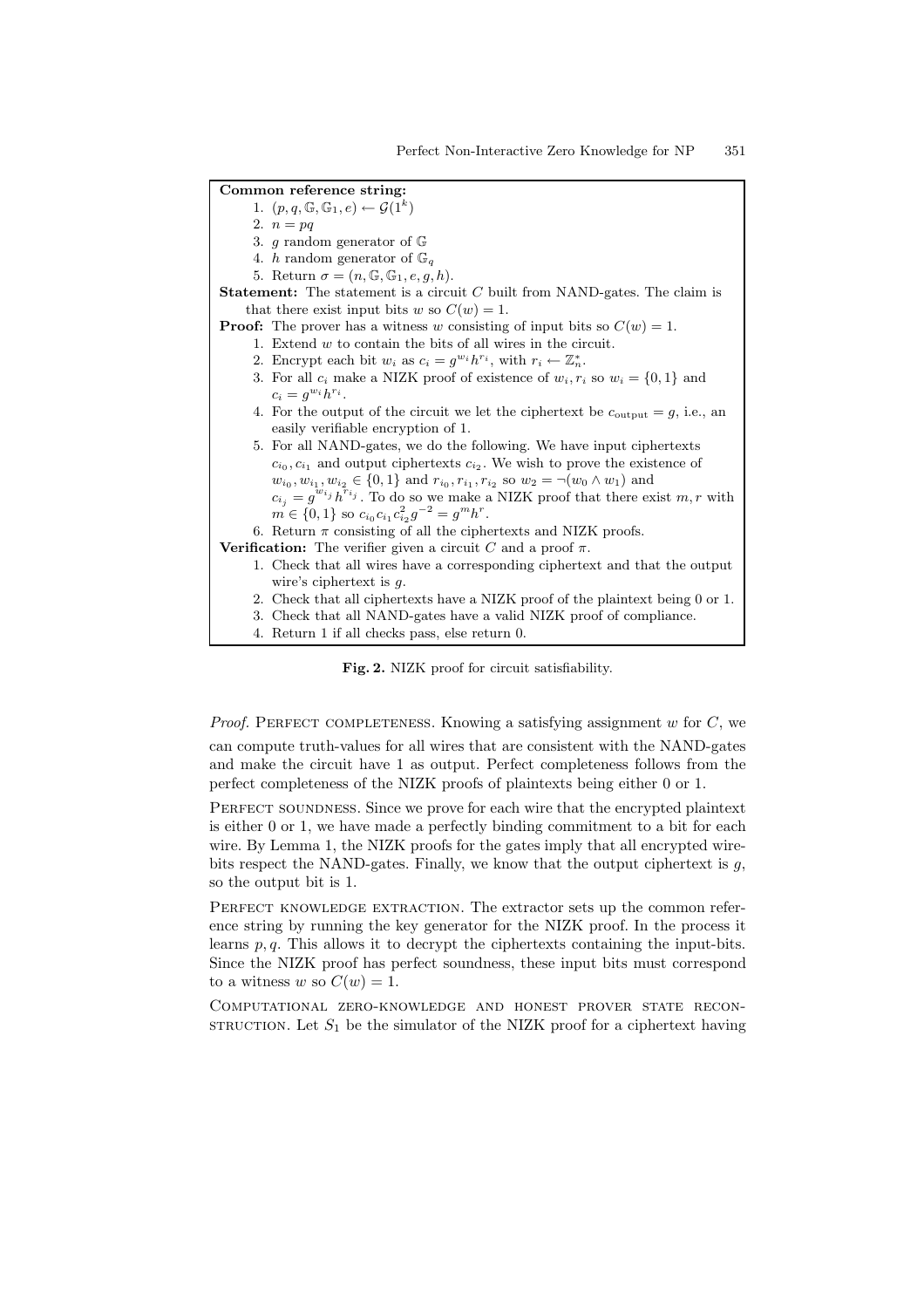0 or 1 as plaintext. We use the same algorithm to create the common reference string for simulation of circuit satisfiability NIZK proofs. In other words, both g, h are random generators of  $\mathbb G$  and the simulator knows  $\gamma \in \mathbb{Z}_n^*$  so  $g = h^{\gamma}$ .

 $S<sub>2</sub>$  starts by choosing the ciphertexts for the wires: The output wire gets the ciphertext g. For all other wires, it selects a ciphertext  $c_i = h^{r_i}$  with  $r_i \leftarrow \mathbb{Z}_n^*$ . Later, when  $S_3$  learns a witness  $w$ , it can compute the corresponding messages  $m_i \in \{0,1\}$  for all these ciphertexts, and open them as  $c_i = g^{m_i} h^{r_i - m_i \gamma^{-1}}$ .

For all these ciphertexts  $S_2$  simulates a NIZK proof that they contain 0 or 1 as the plaintext. Also for all NAND-gates with input wires  $i_0, i_1$  and output wire  $i_2$  it simulates a NIZK proof that  $c_{i_0}c_{i_1}c_{i_2}^2g^{-2}$  contains a plaintext that is 0 or 1. Later, upon learning the witness w,  $S_3$  knows the plaintexts  $w_{i_j} \in \{0, 1\}$  and randomizers  $r_{i_j} - w_{i_j} \gamma^{-1}$  that constitute a satisfactory encryption of the wires of a satisfied circuit. For each NIZK proof of a plaintext being  $0$  or  $1, S_3$  can run the honest prover state reconstructor to get convincing randomness that would make the prover produce this proof.

To prove that this is a good simulation, we first consider a hybrid experiment where we use the simulator to create the common reference string, but use the real prover to create the NIZK proofs. As in the proof of Theorem 1, we can argue that for all non-uniform polynomial time adversaries  $A$  we have

$$
\left| \Pr \left[ \sigma \leftarrow K(1^k) : \mathcal{A}^{PR(\sigma,\cdot,\cdot)}(\sigma) = 1 \right] - \Pr \left[ (\sigma, \tau) \leftarrow S_1(1^k) : \mathcal{A}^{PR(\sigma,\cdot,\cdot)}(\sigma) = 1 \right] \right| < \nu_{SD}(k),
$$

where  $PR(\sigma, C, w)$  runs  $\pi \leftarrow P(\sigma, C, w; r)$  and returns  $\pi, r$ .

Next, we modify the way we create proofs. Instead of running the real prover, we create the encryptions of the wires  $c_i$  as the real prover, but simulate the NIZK proofs of 0 or 1 being the plaintext and simulate the NIZK proofs for the NAND-gates as well. From the proof of Theorem 1 we get that this modification does not increase  $\mathcal{A}$ 's probability of outputting 1. We have

$$
\Pr\left[(\sigma,\tau) \leftarrow S_1(1^k) : \mathcal{A}^{PR(\sigma,\cdot,\cdot)}(\sigma) = 1\right]
$$

$$
= \Pr\left[(\sigma,\tau) \leftarrow S_1(1^k) : \mathcal{A}^{PSR(\sigma,\tau,\cdot,\cdot)}(\sigma) = 1\right],
$$

where  $PSR(\sigma, \tau, C, w)$  creates ciphertexts  $c_i$  correctly but simulates NIZK proofs for 0- or 1-plaintexts and the randomness involved, and outputs failure if  $C(w) \neq 1.$ 

Finally, we go to the full simulation. For all  $\mathcal A$  we have

$$
\Pr\left[(\sigma,\tau) \leftarrow S_1(1^k) : \mathcal{A}^{PSR(\sigma,\tau,\cdot,\cdot)}(\sigma) = 1\right]
$$

$$
= \Pr\left[(\sigma,\tau) \leftarrow S_1(1^k) : \mathcal{A}^{SR(\sigma,\tau,\cdot,\cdot)}(\sigma) = 1\right],
$$

where SR runs  $\pi \leftarrow S_2(\sigma, \tau, C; \rho); r \leftarrow S_3(\sigma, \tau, C, w, \rho)$  and returns  $\pi, r$ , and outputs failure if  $C(w) \neq 1$ . The only difference here is in the way we create the ciphertexts, but since they are perfectly hiding, we cannot distinguish the two experiments.  $\Box$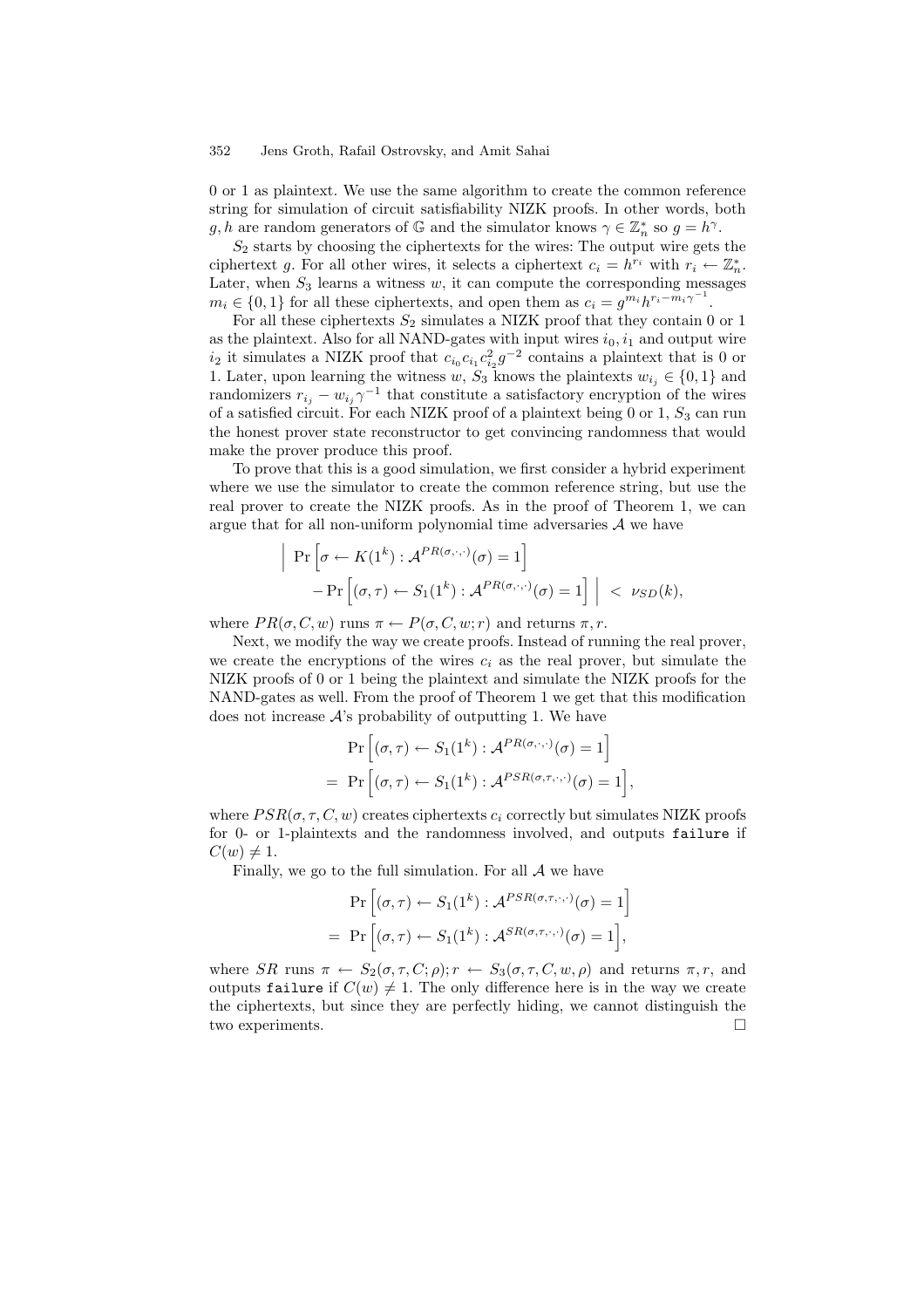## 5 Non-interactive Statistical Zero-Knowledge Argument

In this section, we construct a NIZK argument of circuit satisfiability with perfect zero-knowledge. The main idea is a simple modification of the NIZK proof for circuit satisfiability in Figure 2. Instead of choosing  $h$  of order  $q$ , we let  $h$  be a random generator of G. This way  $g^m h^r$  is no longer an encryption of m, but a perfectly hiding commitment to  $m$ . It corresponds to using  $S_1$  restricted to the first half of its outputs as key generator. Completeness is obvious and the proof of Theorem 2 reveals that the argument is perfect zero-knowledge.

Soundness is also simple enough. Suppose we have circuit  $C \notin L$  generated independently of the common reference string. We can argue that no adversary can distinguish an h of order n from an h of order q, and therefore by Theorem 2 has negligible probability of making an acceptable NIZK argument.

Let  $S_{\sigma}$  be the simulator  $S_1$  from the proof of Theorem 2 restricted to its first output. We have the following theorem

## **Theorem 3.**  $(S_{\sigma}, P, V)$  is a NIZK argument for circuit satisfiability.

Proof. As in the proof of Theorem 2, we can show that the protocol has perfect completeness. Perfect zero-knowledge and honest prover state reconstruction follows from the proof of Theorem 2. This leaves us with the question of soundness. SOUNDNESS. We first demonstrate that the NIZK argument is sound, i.e., for any fixed false statement, all adversaries have negligible probability of generating a valid proof of this statement.

Consider any unsatisfiable circuit  $C$  and a polynomial time adversary  $A$  that with probability So-Adv<sub>A</sub>( $1<sup>k</sup>$ ) breaks the soundness property. In other words, A is given a common reference string and proceeds to output a valid argument  $\pi$ . We will construct an adversary  $\beta$  that decides the subgroup decision problem with probability SD-Adv<sub>B</sub> $(1^k)$  =So-Adv<sub>A</sub> $(1^k)$ .

B gets a challenge  $(n, \mathbb{G}, \mathbb{G}_1, e, g, h)$  and has to decide whether h has order n or not. This corresponds to a common reference string generated by either K or  $S_{\sigma}$ . So we can give it to A and output 1 if and only if A forms a valid argument for  $C$  being true.

In case h has order n, the common reference string produced by  $\beta$  is distributed exactly as in a real argument. The adversary therefore has probability So-Adv<sub>A</sub> $(1^k)$  of generating an acceptable argument.

On the other hand, in case h has order q the common reference string produced by  $\beta$  is distributed as the reference string in the previously described NIZK proof. Since the NIZK proof has perfect soundness, the probability of  $A$ producing a valid argument is 0.

# 6 Universally Composable Non-interactive Zero-Knowledge

## 6.1 Modeling Non-interactive Zero-Knowledge Arguments

The universal composability (UC) framework (see [7] for a detailed description) is a strong security model capturing security of a protocol under concurrent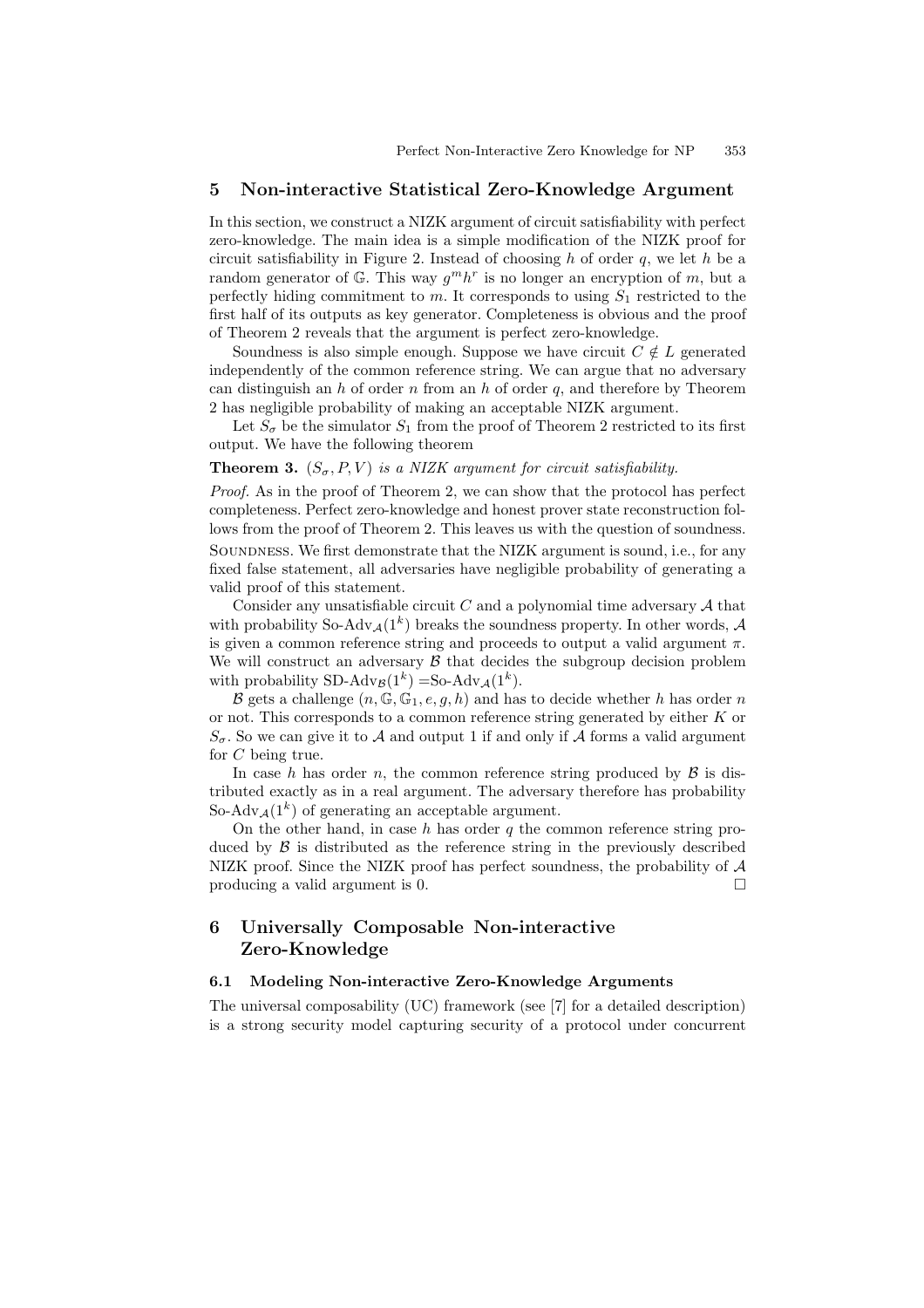execution of arbitrary protocols. We model all other things not directly related to the protocol through a polynomial time environment. The environment can at its own choosing give inputs to the parties running the protocol, and according to the protocol specification, the parties can give outputs to the environment. In addition, there is a non-uniform polynomial time adversary  $A$  that attacks the protocol. A can communicate freely with the environment. It can also corrupt parties, in which case it learns the entire history of that party and gains complete control over the actions of this party.

To model security we use a simulation paradigm. We specify the functionality  $\mathcal F$  that the protocol should realize. The functionality  $\mathcal F$  can be seen as a trusted party that handles the entire protocol execution and tells the parties what they would output if they executed the protocol correctly. In the ideal process, the parties simply pass on inputs from environment to  $\mathcal F$  and whenever receiving a message from  $\mathcal F$  they output it to the environment. In the ideal process, we have an ideal process adversary  $S$ . S does not learn the content of messages sent from  $\mathcal F$  to the parties, but is in control of when, if ever, a message from  $\mathcal F$  is delivered to the designated party. S can corrupt parties, at the time of corruption it will learn all inputs the party has received and all outputs it has sent to the environment. As the real world adversary,  $S$  can freely communicate with the environment.

We now compare these two models and say that it is secure if no environment can distinguish between the two worlds. This means, the protocol is secure, if for any  $A$  running in the real world, there exists an  $S$  running in the ideal process with  $\mathcal F$  so no environment can distinguish between the two worlds.

The standard zero-knowledge functionality  $\mathcal{F}_{ZK}$  as defined in [7] goes as follows: On input (**prove**, P, V, sid, ssid, x, w) from P the functionality  $\mathcal{F}_{ZK}$  checks that  $(x, w) \in R$  and in that case sends (**proof**, *P*, *V*, sid, ssid, *x*) to *V*. It is thus part of the model that the prover will send the proof to a particular receiver and that this receiver will learn who the prover is. This is a very reasonable model when we talk about interactive zero-knowledge proofs of knowledge. We remark that with only small modifications in the UC NIZK argument that we are about to suggest we could securely realize this functionality.

However, when we talk about NIZK arguments we do not always know who is going to receive the NIZK argument. We simply create a string  $\pi$ , which is the NIZK argument. We may create this string in advance and later decide to whom to send it. Furthermore, anybody who intercepts the string  $\pi$  can verify the truth of the statement and can use the string to convince others about the truth of the statement. The NIZK argument is not deniable; quite on the contrary, it is transferable [30]. For this reason, and because the protocol and the security proof becomes a little simpler, we suggest a different functionality  $\mathcal{F}_{\text{NIZK}}$  to capture the essence of NIZK arguments.

#### 6.2 Tools

We will need a few cryptographic tools to securely realize  $\mathcal{F}_{\text{NIZK}}$ .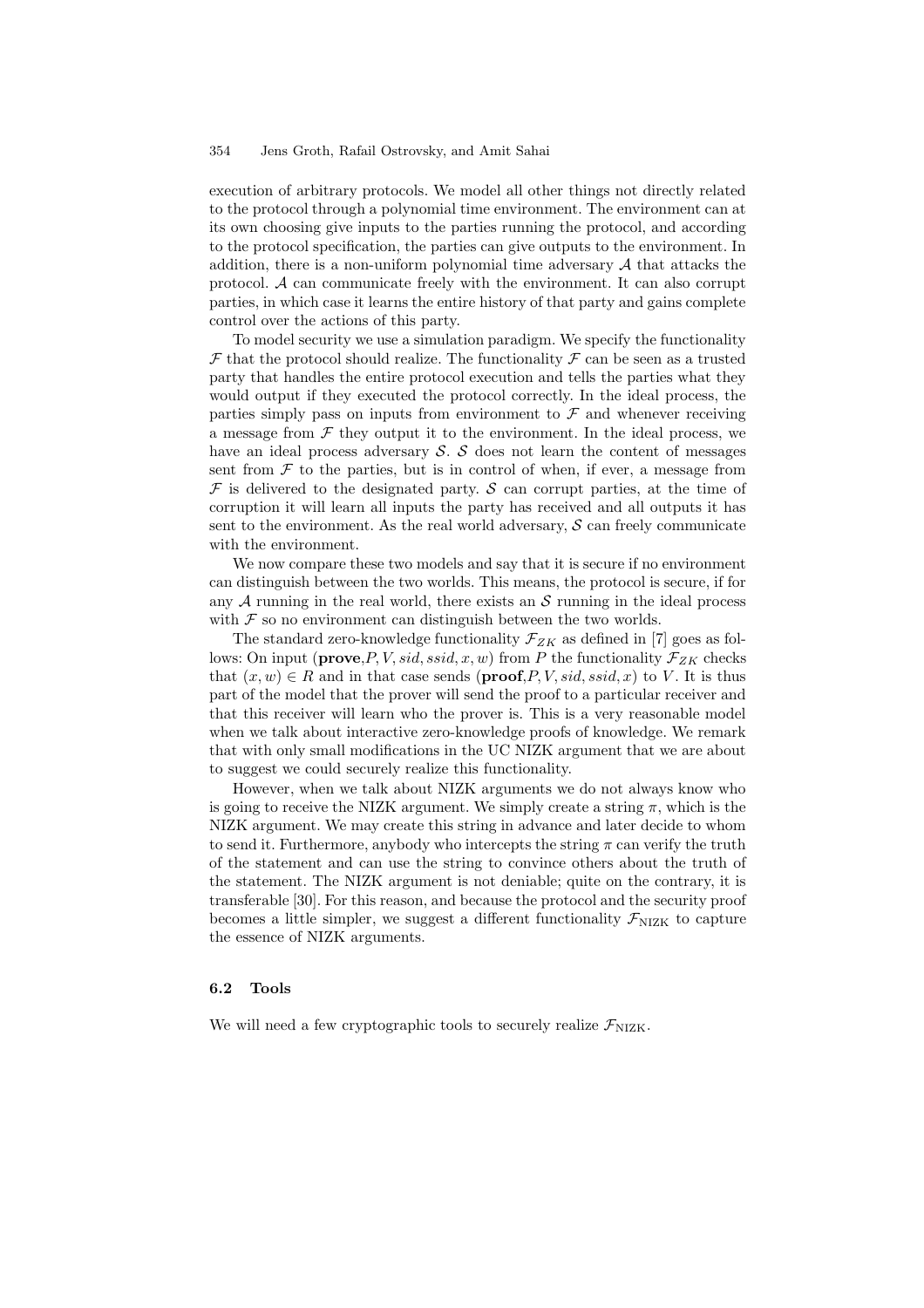Parameterized with relation R and running with parties  $P_1, \ldots, P_n$  and adversary S.

- **Proof:** On input (prove,sid, ssid, x, w) from party P ignore if  $(x, w) \notin R$ . Send (**prove**,*x*) to *S* and wait for answer (**proof**,  $\pi$ ). Upon receiving the answer store  $(x, \pi)$  and send (proof, sid, ssid,  $\pi$ ) to P.
- **Verification:** On input (verify, sid, ssid, x,  $\pi$ ) from V check whether  $(x, \pi)$  is stored. If not send (verify, $x, \pi$ ) to S and wait for an answer (witness,w). Upon receiving the answer, check whether  $(x, w) \in R$  and in that case, store  $(x, \pi)$ . If  $(x, \pi)$  has been stored return (**verification**,sid, ssid, 1) to V, else return (**verification**, $sid, ssid,0)$ .

Fig. 3. NIZK argument functionality  $\mathcal{F}_{\text{NIZK}}$ .

PERFECTLY HIDING COMMITMENT SCHEME WITH EXTRACTION. A perfectly hiding commitment scheme with extraction (first used in [16] in the setting of perfectly hiding non-malleable commitment) has the following property. We can run a key generation algorithm  $hk \leftarrow K_{\text{hiding}}(1^k)$  to get a hiding key  $hk$ , or we can alternatively run a key generation algorithm  $(hk, xk) \leftarrow K_{\text{extract}}(1^k)$  in which case we get both a hiding key hk and an extraction key xk.  $(K_{\text{hidden}}$ , com) constitute a perfectly hiding commitment scheme. On the other hand,  $(K_{\text{extract}}, \text{com}, \text{dec})$ constitute a public key cryptosystem with errorless decryption, i.e.,

$$
\Pr\left[(hk,xk) \leftarrow K_{\text{extract}}(1^k) : \forall (m,r) : \text{dec}_{xk}(\text{com}_{hk}(m;r)) = m\right] \approx 1.
$$

We demand that no non-uniform polynomial time adversary  $A$  can distinguish between the two key generation algorithms. This implies that the cryptosystem is semantically secure against chosen plaintext attack since the perfectly hiding commitment does not reveal what the message is.

We have already seen one example of a perfectly hiding commitment scheme with extraction. We can set up the BGN-cryptosystem with a public key, where  $h$ has full order n. In this case, the cryptosystem is a perfectly hiding commitment scheme. We can also set it up with h having order  $q$ , in this case, the cryptosystem has errorless decryption. The subgroup decisional assumption implies that no non-uniform polynomial time adversary can distinguish commitment keys from cryptosystem keys.

PSEUDORANDOM CRYPTOSYSTEM. A cryptosystem  $(K_{pseudo}, E, D)$  has pseudorandom ciphertexts of length  $\ell_E(k)$  if for all non-uniform polynomial time adversaries A we have

$$
\Pr\left[(pk,dk) \leftarrow K_{\text{pseudo}}(1^k) : \mathcal{A}^{E_{pk}(\cdot)}(pk) = 1\right]
$$
  

$$
\approx \Pr\left[(pk,dk) \leftarrow K_{\text{pseudo}}(1^k) : \mathcal{A}^{R_{pk}(\cdot)}(pk) = 1\right],
$$

where  $R_{pk}(m)$  runs  $c \leftarrow \{0,1\}^{\ell_E(k)}$  and returns c. We require that the cryptosystem have errorless decryption as defined earlier.

Trapdoor permutations imply pseudorandom cryptosystems, we can use the Goldreich-Levin hard-core bit [21] of a trapdoor permutation to make a one-time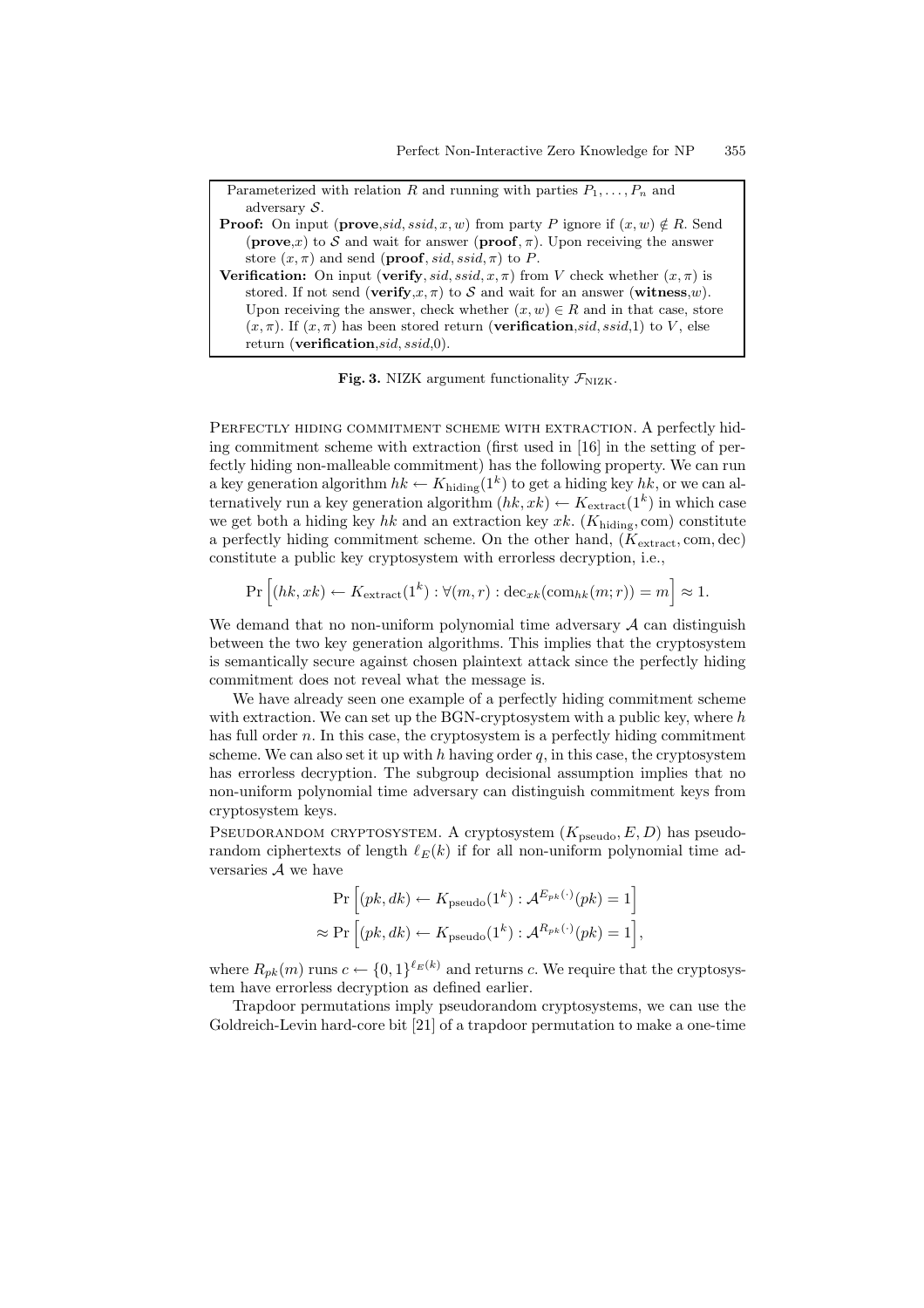pad. In the concrete case of the BGN cryptosystem, we observe that it implies hardness of factorization and it is possible to transform Rabin-encryption into a pseudorandom cryptosystem. When working over elliptic curves, there are also more direct constructions of pseudorandom cryptosystems based on the subgroup decision assumption.

Tag-based simulation-sound trapdoor commitment A tag-based commitment scheme has four algorithms. The key generation algorithm  $K_{\text{tag}-\text{com}}$ produces a commitment key  $ck$  as well as a trapdoor key  $tk$ . There is a commitment algorithm that takes as input the commitment key  $ck$ , a message m and any tag tag and outputs a commitment  $c = \text{commit}_{ck}(m, tag; r)$ . To open a commitment  $c$  with tag tag we reveal  $m$  and the randomness  $r$ . Anybody can now verify whether indeed  $c = \text{commit}_{ck}(m, tag; r)$ . As usual, the commitment scheme must be both hiding and binding.

In addition, to these two algorithms there are also a couple of trapdoor algorithms Tcom, Topen that allow us to create an equivocal commitment and later open this commitment to any value we prefer. We create an equivocal commitment and an equivocation key as  $(c, ek) \leftarrow \text{Tcom}_{ck,tk}(tag)$ . Later we can open it to any message m as  $r \leftarrow \text{Topen}_{ck,ek}(c, m, tag)$ , such that  $c = \text{commit}_{ck}(m, tag; r)$ . We require that equivocal commitments and openings are indistinguishable from real openings. For all non-uniform polynomial time adversaries A we have

$$
\Pr\left[(ck, tk) \leftarrow K_{\text{tag-com}}(1^k) : \mathcal{A}^{\mathcal{R}(\cdot, \cdot)}(ck) = 1\right] \\
\approx \Pr\left[(ck, tk) \leftarrow K_{\text{tag-com}}(1^k) : \mathcal{A}^{\mathcal{O}(\cdot, \cdot)}(ck) = 1\right],
$$

where  $\mathcal{R}(m, tag)$  returns a randomly selected randomizer and  $\mathcal{O}(m, tag)$  computes  $(c, ek) \leftarrow \text{Tcom}_{ck,tk}(m, tag); r \leftarrow \text{Topen}_{ck,ek}(c, m, tag)$  and returns r and  $\mathcal A$  does not submit the same  $tag$  twice to the oracle.

Tag-based simulation-sound trapdoor commitments were first implicitly constructed in [15], and explicitly in [16, 28]. The tag-based simulation soundness property is based on the notion of simulation soundness introduced by Sahai [32] for NIZK proofs. Aside from [15, 16, 28], other constructions of tag-based simulation sound commitments or schemes that can easily be transformed into tagbased simulation-sound commitments have appeared in [11, 8, 20, 10, 24, 25]. The tag-based simulation-soundness property means that a commitment using  $tag$ remains binding even if we have made equivocations for commitments using different tags. For all non-uniform polynomial time adversaries  $A$  we have

$$
\Pr\left[(ck, tk) \leftarrow K(1^k); (c, tag, m_0, r_0, m_1, r_1) \leftarrow \mathcal{A}^{\mathcal{O}(\cdot)}(ck) : tag \notin Q \text{ and}
$$

$$
c = \text{commit}_{ck}(m_0, tag; r_0) = \text{commit}_{ck}(m_1, tag; r_1) \text{ and } m_0 \neq m_1 \right] \approx 0,
$$

where  $\mathcal{O}(commit, tag)$  computes  $(c, ek) \leftarrow \text{Tcom}_{ck,tk}(tag)$ , returns c and stores  $(c, tag, ek)$ , and  $\mathcal{O}(open, c, m, tag)$  returns  $r \leftarrow \text{Topen}_{ck, ek}(c, m, tag)$  if  $(c, tag, ek)$  has been stored, and where Q is the list of tags for which equivocal commitments have been made by  $\mathcal{O}$ .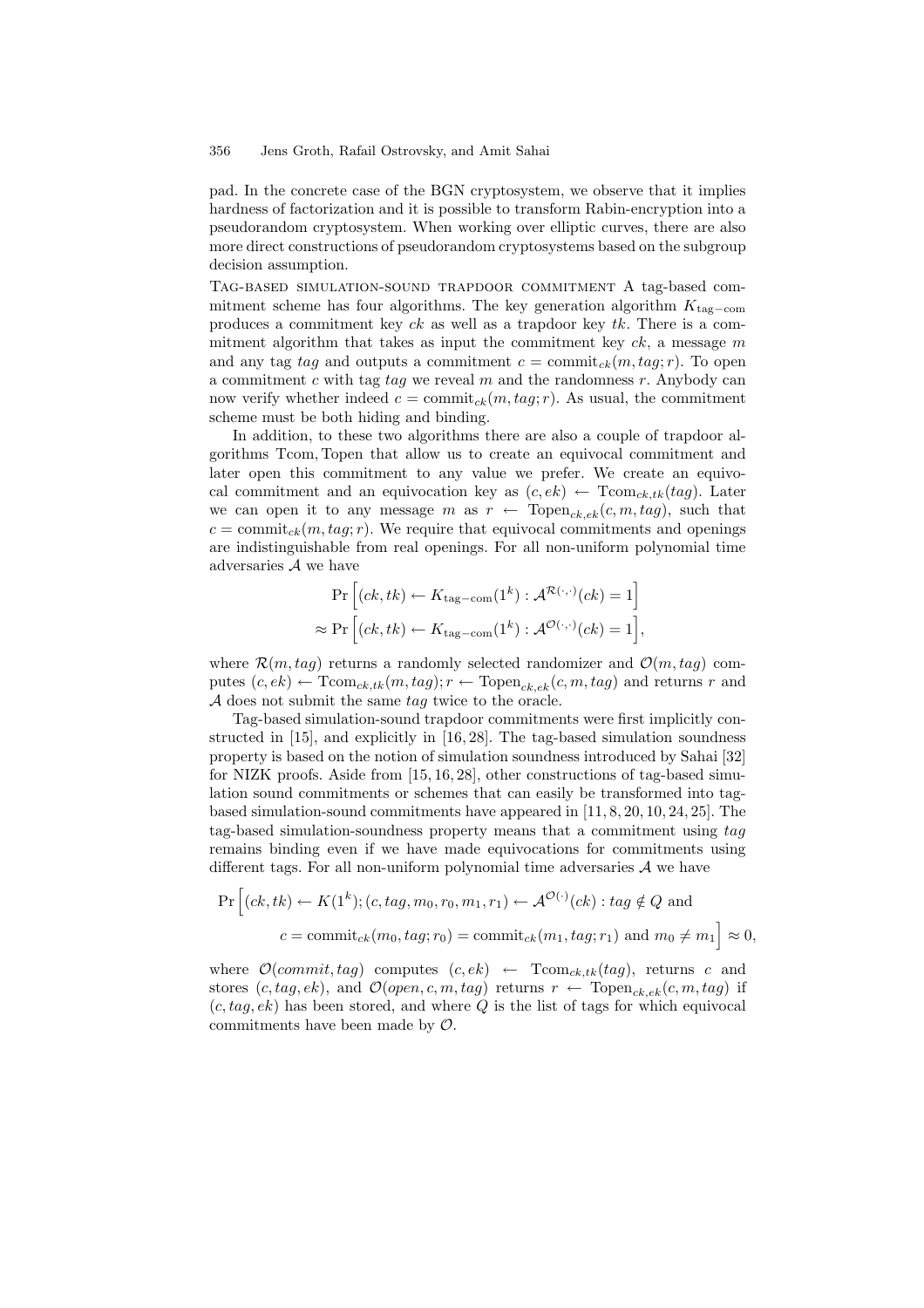Strong one-time signatures. We remind the reader that strong one-time signatures allow a non-uniform polynomial time adversary to ask an oracle for a signature on one arbitrary message. Then it must be infeasible to forge a signature on any different message and infeasible to come up with a different signature on the same message. Strong one-time signatures can be constructed from one-way functions.

### 6.3 UC NIZK

The standard technique to prove that a protocol securely realizes a functionality in the UC framework is to show that the ideal model adversary  $\mathcal S$  can simulate everything that happens on top of the ideal functionality. In our case, there are two tricky parts. First,  $\mathcal S$  may learn that a statement  $C$  has been proved and has to simulate a UC NIZK argument  $\pi$  without knowing the witness. Furthermore, if this honest prover is corrupted later then we learn the witness but must now simulate the randomness of the prover that would lead it to produce  $\pi$ . The second problem is that whenever S sees an acceptable UC NIZK argument  $\pi$  for a statement  $C$ , then an honest verifier  $V$  will accept. We must therefore, input a witness w to  $\mathcal{F}_{\text{NIZK}}$  so it can instruct V to accept.

The main idea in overcoming these hurdles is to commit to the witness  $w$  and make a NIZK proof that indeed we have committed to a witness w so  $C(w) = 1$ . If the NIZK proof has the honest prover state reconstruction property, then we can simulate NIZK proofs and the prover's random coins.

This leaves us with the commitment scheme. On one hand, when we simulate UC NIZK arguments we want to make equivocal commitments that can be opened to anything since we do not know the witness yet. On the other hand, when we see a UC NIZK argument that we did not construct ourselves we want to be able to extract the witness, since we have to give it to  $\mathcal{F}_{\text{NIZK}}$ .

We will construct such a commitment scheme from the tools specified in the previous section. We use a tag-based simulation-sound trapdoor commitment scheme to commit to each bit of w. If w has length  $\ell$  this gives us commitments  $c_1, \ldots, c_\ell$ . For honest provers we can use the trapdoor key tk to create equivocal commitments that can be opened to any bit we like. This enables us to simulate the commitments of the honest provers, and when we learn  $w$  upon corruption, we can simulate the randomness they could have used to commit to the witness  $w$ .

We still have an extraction problem, it is not clear that we can extract a witness from tag-based commitments created by a malicious adversary. To solve this problem we choose to encrypt the openings of the commitments. Now we can extract witnesses, but we have reintroduced the problem of equivocation. In a simulated commitment we may know two different openings of a commitment  $c_i$  to respectively 0 and 1, however, if we encrypt the opening then we are stuck with one possible opening. This is where the pseudorandomness property of the cryptosystem comes in handy. We can simply make two encryptions, one of an opening to 0 and one of an opening to 1. Since the ciphertexts are pseudorandom, we can open the ciphertext containing the opening we want and claim that the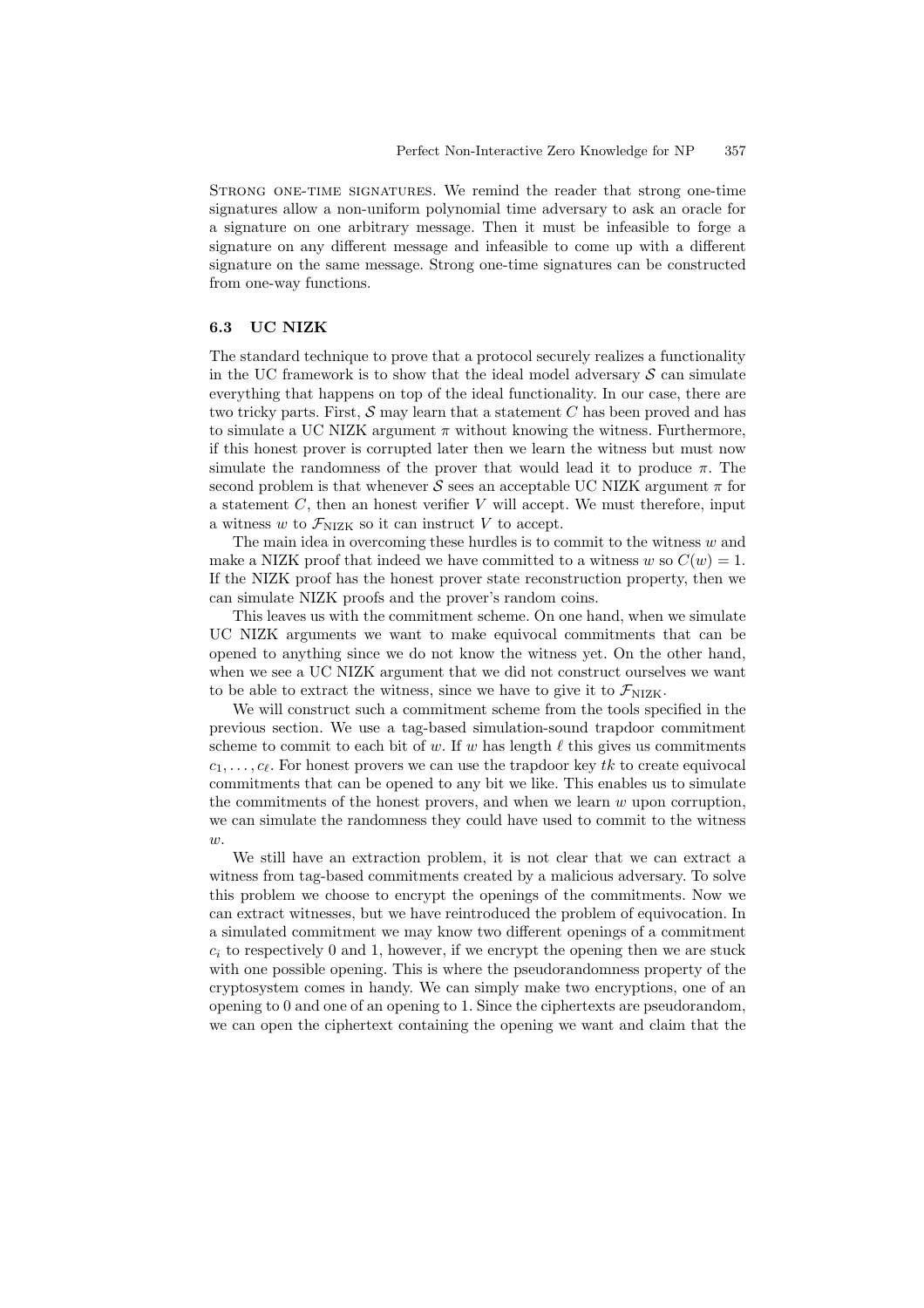other ciphertext was chosen as a random string. To recap, the idea so far to commit to a bit b is to make a commitment  $c_i$  to this bit, and create a ciphertext  $c_{i,b}$  containing an opening of  $c_i$  to b, while choosing  $c_{i,1-b}$  as a random string.

The commitment scheme is equivocable, however, again we must be careful that we can extract a message from an adversarial commitment. The problem is that since we equivocate commitments for honest provers it may be the case that the adversary can produce equivocable commitments. This means, the adversary can produce some simulation sound commitment  $c_i$  and encryptions  $c_{i,0}, c_{i,1}$  of openings to respectively 0 and 1. To resolve this issue we will select the tags for the commitments in a way so the adversary is forced to use a tag that has not been used to make an equivocable commitment. When an honest prover is making a commitment, we will select keys for a strong one-time signature scheme  $(vk, sk) \leftarrow K_{\text{sign}}(1^k)$ . We will use  $tag = (vk, C)$  when making the commitment  $c_i$ . The verification key vk will be published together with the commitment, and we will sign the commitment (as well as something else) using this key. Since the adversary cannot forge signatures, it must use a different tag, and therefore the commitment is binding and only one of the ciphertexts can contain an opening of  $c_i$ . This allows us to establish simulation soundness.

If the adversary corrupts a party that has used  $vk$  earlier, then it may indeed sign messages using  $vk$  and can therefore use  $vk$  in the tag for commitments. However, since we also include the statement  $C$  in the tag for the commitment using  $vk$ , the adversary can only create an equivocable commitment in a UC NIZK argument for the same statement  $C$ . We will observe that in this particular case we do not need to extract the witness w, because we can get it during the corruption of the prover.

Finally, in order to make the UC NIZK argument perfect zero-knowledge we wrap all the commitments  $c_i$  and the ciphertexts  $c_{i,b}$  inside a perfectly hiding commitment c. In the simulation, however, we generate the key for this commitment scheme in a way such that it is instead a cryptosystem and we can extract the plaintext. This last step is only added to make the UC NIZK argument perfect zero-knowledge, it can be omitted if perfect zero-knowledge is not needed.

The resulting protocol can be seen in Figure 4. We use the notation from Section 6.2.

We prove the following theorems in the full paper [26].

**Theorem 4.** The protocol in Figure 6 securely realizes  $\mathcal{F}_{NIZK}$  in the  $\mathcal{F}_{CRS}$ hybrid model.

**Theorem 5.** The UC NIZK argument in Figure 4 is perfect zero-knowledge.

Corollary 1. Bilinear groups as described in Section 3 for which the decisional subgroup assumption holds imply the existence of a non-interactive perfect zeroknowledge protocol that securely realizes  $\mathcal{F}_{\text{NIZK}}$ .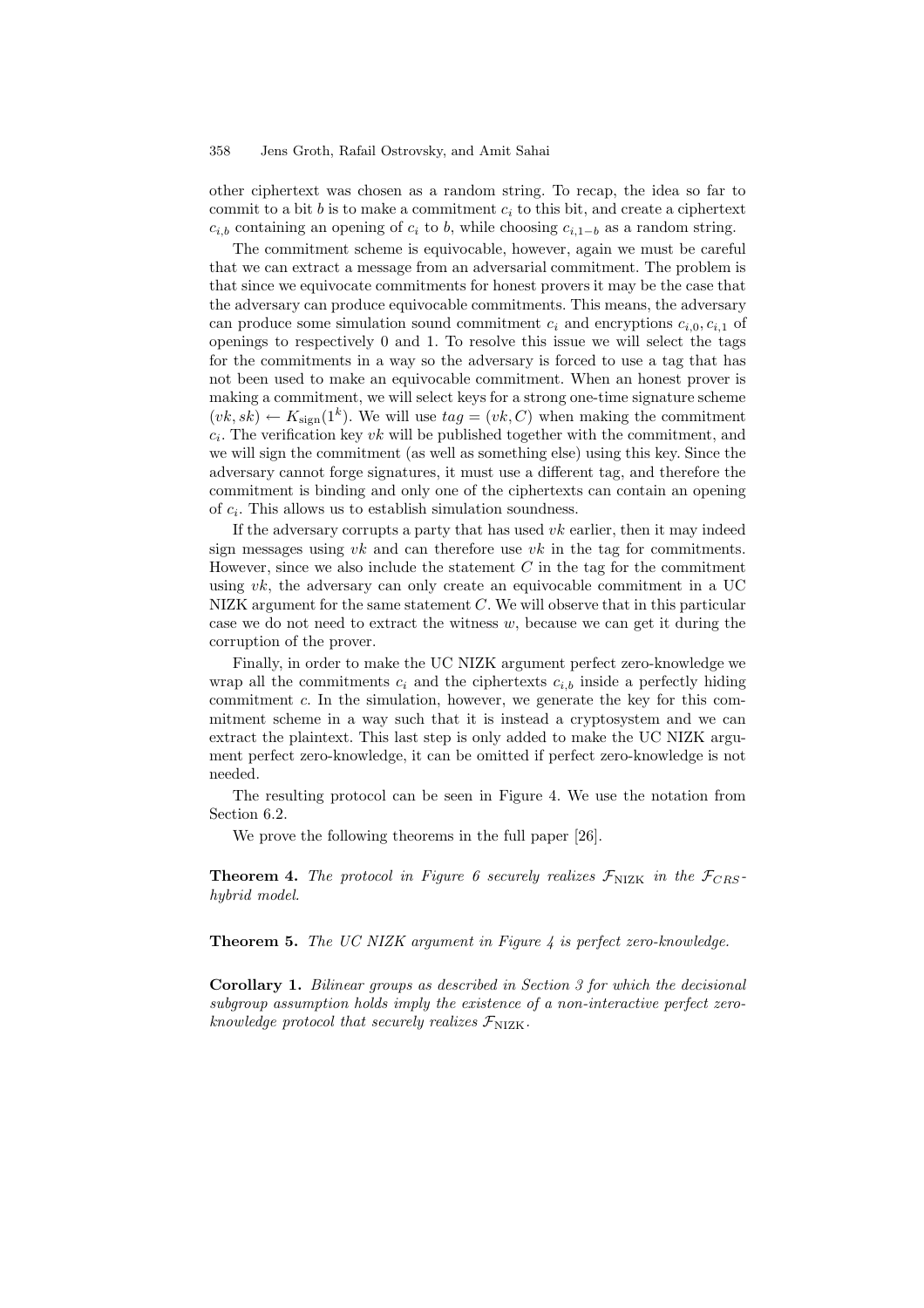CRS generation: 1.  $hk \leftarrow K_{\text{hiding}}(1^k)$ 2.  $(ck, tk) \leftarrow K_{\text{tag-com}}(1^k)$ 3.  $(pk, dk) \leftarrow K_{pseudo}(1^k)$ 4.  $(\sigma, \tau) \leftarrow S_1(1^k)$ 5. Return  $\Sigma = (hk, ck, pk, \sigma)$ **Statement:** A circuit C and a claim that there exists input wires w so  $C(w) = 1$ . **Proof:** On input  $(\Sigma, C, w)$ . 1. Check  $C(w) = 1$  and return failure if not 2.  $(vk, sk) \leftarrow K_{\text{sign}}(1^k)$ 3. For  $i = 1$  to  $\ell$  select  $r_i$  at random and let  $c_i = \text{commit}_{ck}(w_i, (vk, C); r_i)$ 4. For  $i = 1$  to  $\ell$  select  $R_{w_i}$  at random and set  $c_{i,w_i} = E_{pk}(r_i; R_{w_i})$  and choose  $c_{i,1-w_i}$  as a random string. 5. Choose r at random and let  $c = \text{com}_{hk}(c_1, c_{1,0}, c_{1,1}, \ldots, c_{\ell}, c_{\ell,0}, c_{\ell,1}; r)$ 6. Create a NIZK argument  $\pi$  for the statement that there exists w such that  $C(w) = 1$  and there exists randomness so c has been produced as described in steps 3,4 and 5. 7.  $s \leftarrow \text{sign}_{sk}(C, vk, c, \pi)$ 8. Return  $\Pi = (vk, c, \pi, s)$ **Verification:** On input  $(\Sigma, C, \Pi)$ 1. Parse  $\Pi = (vk, c, \pi, s)$ 2. Verify that s is a signature on  $(C, vk, c, \pi)$  under vk. 3. Verify the NIZK argument  $\pi$ 4. Return 1 if all checks work out, else return 0

Fig. 4. UC NIZK argument.

**Common reference string:** On input (start,sid) run  $\Sigma \leftarrow K(1^k)$ . Send (crs, sid,  $\Sigma$ ) to all parties and halt.

Fig. 5. Protocol for UC NIZK common reference string generation.

**Proof:** Party P waits until receiving  $(crs, sid, \Sigma)$  from  $\mathcal{F}_{CRS}$ . On input (prove,sid, ssid, C, w) run  $\Pi \leftarrow P(\Sigma, C, w)$ . Output  $$ **Verification:** Party V waits until receiving  $(crs, sid, \Sigma)$  from  $\mathcal{F}_{CRS}$ . On input (verify, sid, ssid, C,  $\Pi$ ) run  $b \leftarrow V(\Sigma, C, \Pi)$ . Output  $($  verification, *sid*, *ssid*, *b*).

Fig. 6. Protocol for UC NIZK argument.

## References

- 1. William Aiello and Johan Håstad. Perfect zero-knowledge languages can be recognized in two rounds. In Proceedings of FOCS '87, pages 439–448, 1987.
- 2. Manuel Blum, Alfredo De Santis, Silvio Micali, and Giuseppe Persiano. Noninteractive zero-knowledge. SIAM Jornal of Computation, 20(6):1084–1118, 1991.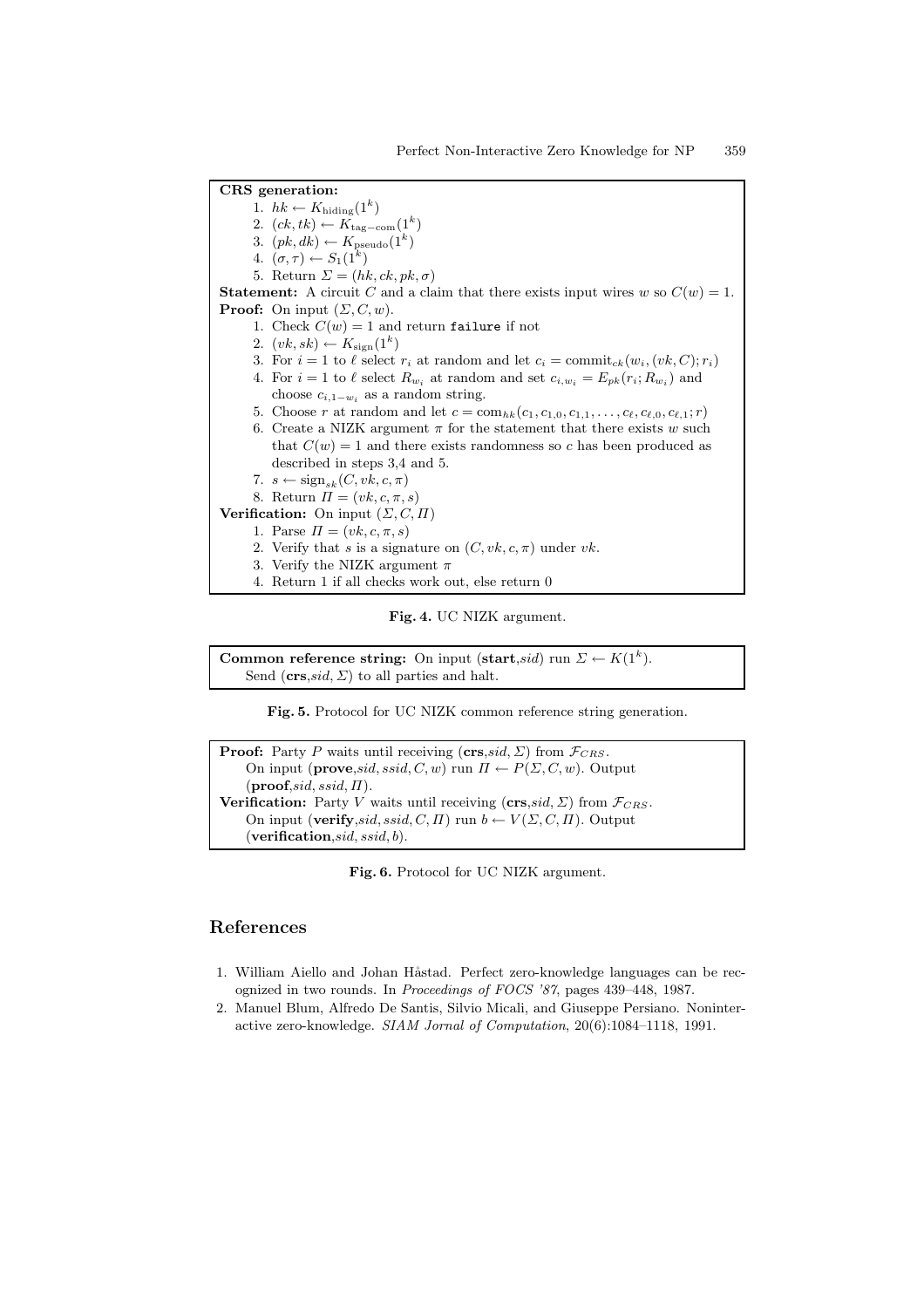- 3. Manuel Blum, Paul Feldman, and Silvio Micali. Non-interactive zero-knowledge and its applications. In proceedings of STOC '88, pages 103–112, 1988.
- 4. Dan Boneh, Eu-Jin Goh, and Kobbi Nissim. Evaluating 2-dnf formulas on ciphertexts. In proceedings of TCC '05, LNCS series, volume 3378, pages 325–341, 2005.
- 5. Gilles Brassard, David Chaum, and Claude Crèpeau. Minimum disclosure proofs of knowledge. JCSS, 37(2):156–189, 1988.
- 6. Gilles Brassard and Claude Crèpeau. Non-transitive transfer of confidence: A perfect zero-knowledge interactive protocol for sat and beyond. In Proceedings of FOCS '86, pages 188–195, 1986.
- 7. Ran Canetti. Universally composable security: A new paradigm for cryptographic protocols. In proceedings of FOCS '01, pages 136–145, 2001. Full paper available at http://eprint.iacr.org/2000/067.
- 8. Ran Canetti, Yehuda Lindell, Rafail Ostrovsky, and Amit Sahai. Universally composable two-party and multi-party secure computation. In proceedings of STOC '02, pages 494–503, 2002. Full paper available at http://eprint.iacr.org/2002/140.
- 9. Ivan Damgård. Non-interactive circuit based proofs and non-interactive perfect zero-knowledge with proprocessing. In proceedings of EUROCRYPT '92, LNCS series, volume 658, pages 341–355, 1992.
- 10. Ivan Damgård and Jens Groth. Non-interactive and reusable non-malleable commitment schemes. In proceedings of STOC '03, pages 426–437, 2003.
- 11. Alfredo De Santis, Giovanni Di Crescenzo, Rafail Ostrovsky, Giuseppe Persiano, and Amit Sahai. Robust non-interactive zero knowledge. In proceedings of CRYPTO '01, LNCS series, volume 2139, pages 566–598, 2002.
- 12. Alfredo De Santis, Giovanni Di Crescenzo, and Giuseppe Persiano. Non-interactive zero-knowledge: A low-randomness characterization of np. In proceedings of ICALP '99, LNCS series, volume 1644, pages 271–280, 1999.
- 13. Alfredo De Santis, Giovanni Di Crescenzo, and Giuseppe Persiano. Randomnessoptimal characterization of two np proof systems. In proceedings of RANDOM '02, LNCS series, volume 2483, pages 179–193, 2002.
- 14. Alfredo De Santis, Giovanni Di Crescenzo, Giuseppe Persiano, and Moti Yung. Image density is complete for non-interactive-szk. In proceedings of ICALP '98, LNCS series, volume 1443, pages 784–795, 1998.
- 15. Giovanni Di Crescenzo, Yvail Ishai, and Rafail Ostrovsky. Non-interactive and non-malleable commitment. In proceedings of STOC '98, pages 141–150, 1998.
- 16. Giovanni Di Crescenzo, Jonathan Katz, Rafail Ostrovsky, and Adam Smith. Efficient and non-interactive non-malleable commitment. In proceedings of EURO-CRYPT '01, pages 40–59, 2001.
- 17. Danny Dolev, Cynthia Dwork, and Moni Naor. Non-malleable cryptography. SIAM J. of Computing, 30(2):391–437, 2000. Earlier version at STOC '91.
- 18. Uriel Feige, Dror Lapidot, and Adi Shamir. Multiple non-interactive zero knowledge proofs under general assumptions. SIAM J. Comput., 29(1):1–28, 1999. Earlier version entitled Multiple Non-Interactive Zero Knowledge Proofs Based on a Single Random String appeared at FOCS '90.
- 19. Lance Fortnow. The complexity of perfect zero-knowledge. In Proceedings of STOC '87, pages 204–209, 1987.
- 20. Juan A. Garay, Philip D. MacKenzie, and Ke Yang. Strengthening zeroknowledge protocols using signatures. In proceedings of EUROCRYPT '03, LNCS series, volume 2656, pages 177–194, 2003. Full paper available at http://eprint.iacr.org/2003/037.